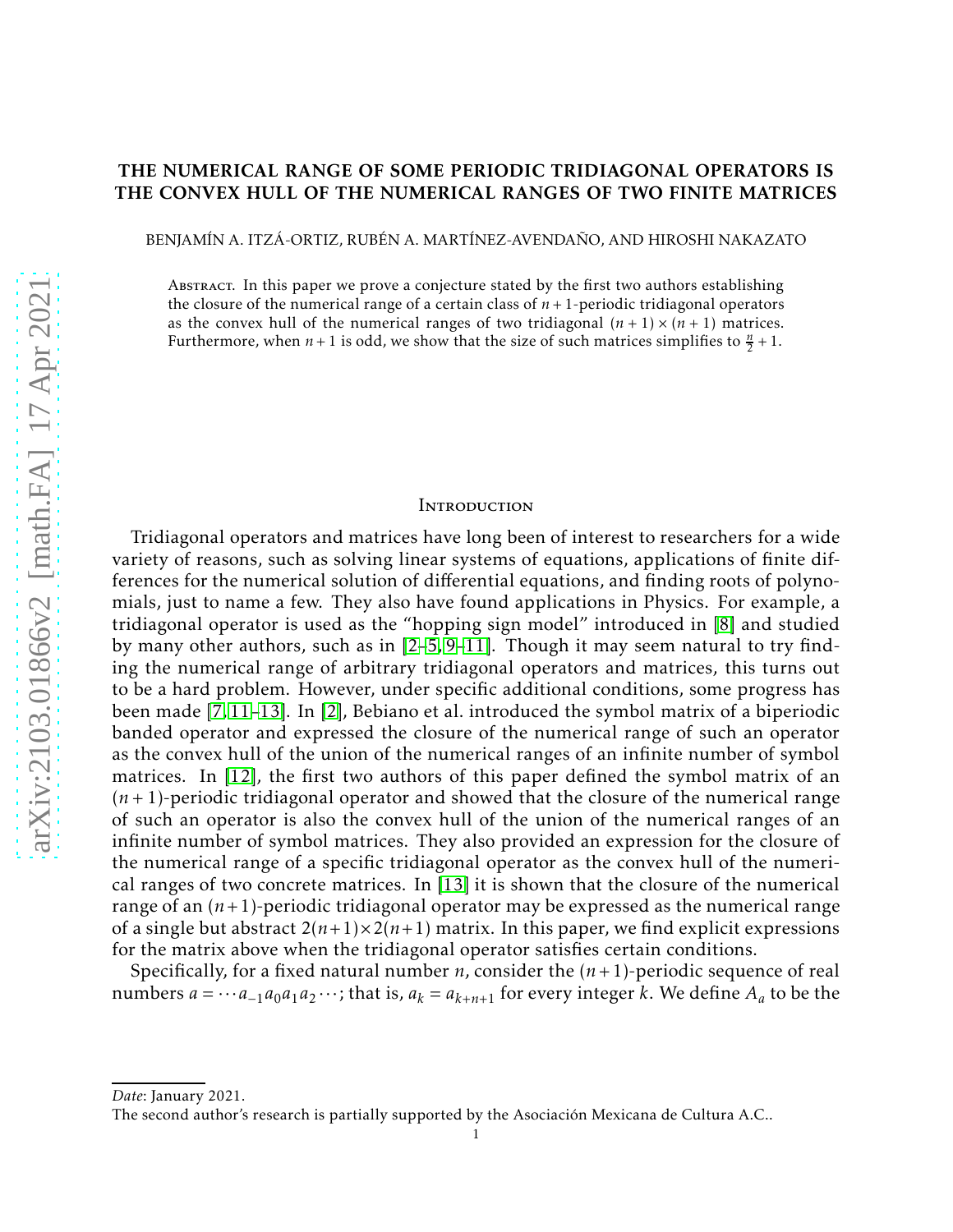bounded operator with infinite matrix

<span id="page-1-0"></span>(1) 
$$
A_{a} = \begin{pmatrix} \cdots & \cdots & & & \\ \ddots & 0 & 1 & & \\ & a_{-2} & 0 & 1 & \\ & & a_{-1} & 0 & 1 \\ & & & a_{0} & 0 & 1 \\ & & & & & a_{1} & 0 \\ & & & & & & \ddots \\ & & & & & & & \ddots \end{pmatrix}.
$$

We prove that when  $a_1 = 1$  and the finite sequence  $a_2a_3 \cdots a_na_0$  is palindromic, that is  $a_2 a_3 \cdots a_n a_0 = a_0 a_n \cdots a_3 a_2$ , then the closure of the numerical range of  $A_a$  is the convex hull of two  $(n + 1) \times (n + 1)$  tridiagonal matrices. This, in particular, proves Conjecture 3.7 in [\[12\]](#page-15-6).

We divide this work in three sections. In Section 1 we briefly introduce the notation and terminologies needed in the rest of the paper. In Section 2 the confirmation of Conjecture 3.7 in [\[12\]](#page-15-6) is presented, among other examples. And finally in Section 3, when  $n+1$  is odd, a further simplification of the expression for the closure of numerical range of *T* obtained in Section 2 is derived.

# 1. Preliminaries

In this section we present the notation and basic facts that we will use throughout this paper. The symbols  $\mathbb{N}$ ,  $\mathbb{N}_0$ ,  $\mathbb{Z}$ ,  $\mathbb{R}$  and  $\mathbb{C}$  denote the set of positive integers, the sets of nonnegative integers, the set of integers, the set of real numbers and the set of complex numbers, respectively. Also, recall that if A is a nonempty set,  $A^{N_0}$  denotes the set of sequences indexed by  $\mathbb{N}_0$  with values on A.

For a fixed  $n \in \mathbb{N}$ , let *a*, *b* and *c* be  $(n + 1)$ -periodic infinite sequences in  $\mathcal{A}^{\mathbb{N}_0}$ . The  $(n+1)$ -periodic tridiagonal operator on  $\ell^2(\mathbb{N}_0)$  given by the infinite matrix

 *b*<sup>0</sup> *c*<sup>0</sup> *a*<sup>1</sup> *b*<sup>1</sup> *c*<sup>1</sup> *a*<sup>2</sup> *b*<sup>2</sup> *c*2 *. . . . . . . . . a<sup>n</sup> b<sup>n</sup> cn a*<sup>0</sup> *b*<sup>0</sup> *c*<sup>0</sup> *. . . . . . . . . an*−<sup>1</sup> *bn*−<sup>1</sup> *cn*−<sup>1</sup> *a<sup>n</sup> b<sup>n</sup> c<sup>n</sup> . . . . . . . . . ,*

will be denoted by  $T = T(a, b, c)$ .

Since the sum of the moduli of the entries in each column and each row is uniformly bounded (see, e.g., [\[15,](#page-15-7) Example 2.3]), the operator *T* is bounded. Also, observe that the operator given by the biinfinite matrix  $A_a$  is also a bounded operator, if the biinfinite sequence *a* has finitely many values.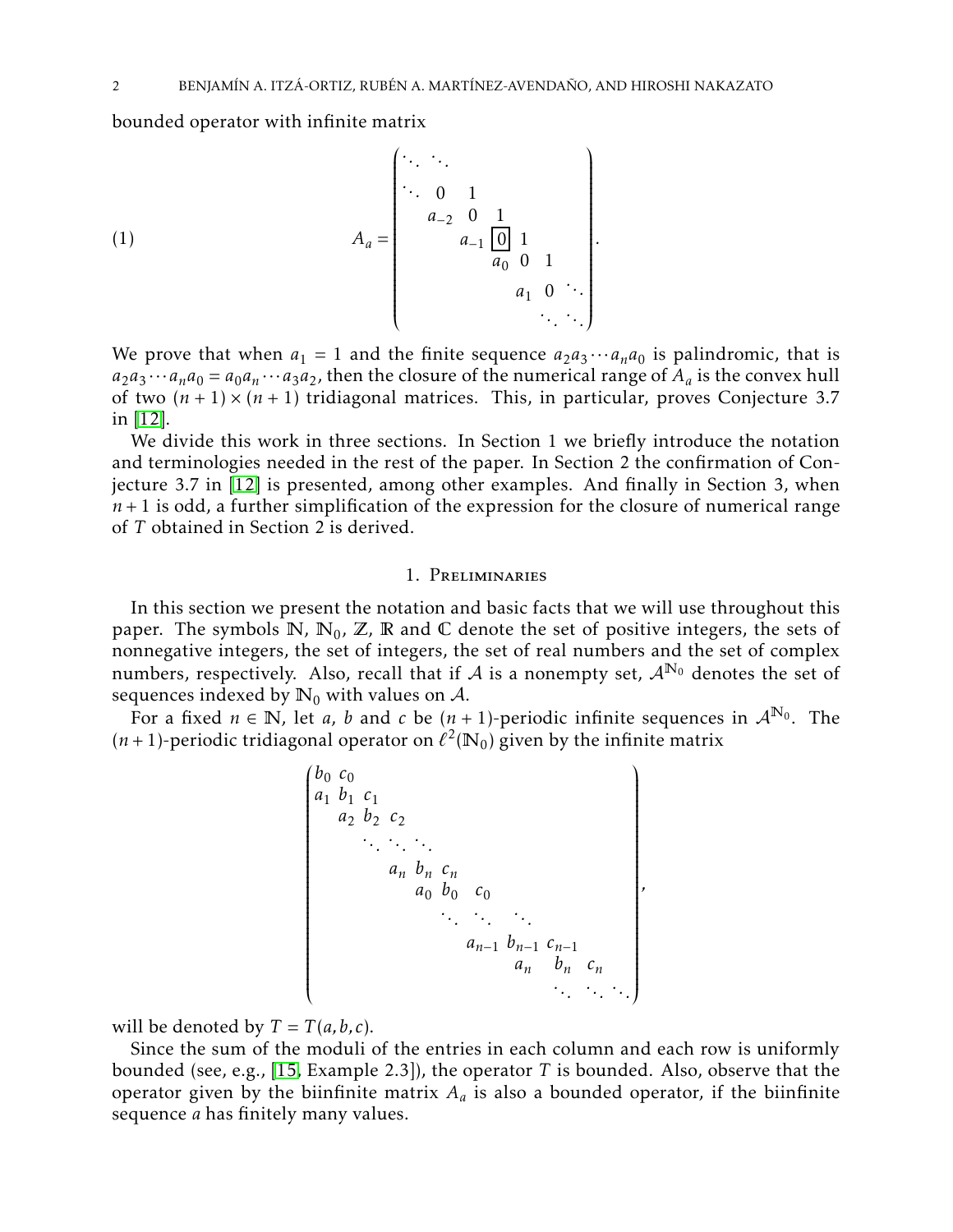The numerical range of a bounded operator  $A$  on a Hilbert space  $H$ , with inner product denoted by  $\langle \cdot, \cdot \rangle$ , is the set of complex numbers given by

$$
W(A) = \{ \langle Ax, x \rangle : ||x|| = 1 \}.
$$

This set is a bounded convex subset of C, by the Toeplitz–Hausdorff Theorem, and it is closed if the Hilbert space is finite dimensional. It follows from the convexity that the closure of the numerical range can be seen as the intersection of the closed half-planes containing *W*(*A*).

In [\[16\]](#page-15-8) (see also [\[17\]](#page-15-9)), R. Kippenhahn showed that, for a square matrix *A*, the vertical lines  $Re(z) = \lambda_1(A)$  and  $Re(z) = \lambda_n(A)$  are support lines of  $W(A)$ . Here  $\lambda_1(A)$  and  $\lambda_n(A)$  are the largest and smallest eigenvalues of Re(*A*), respectively. (Recall that Re(*A*) :=  $\frac{1}{2}(A + A^*)$ and  $\text{Im}(A) := \frac{1}{2i}(A - A^*)$ .) In fact, he showed that if  $\alpha \in W(A)$  then  $\lambda_n(A) \le \text{Re}(\alpha) \le \lambda_1(A)$ and the equalities hold for some points  $\alpha_1, \alpha_2 \in W(A)$ .

It is clear that for each  $\theta \in [0, 2\pi)$  we have  $e^{i\theta}W(A) = W(e^{i\theta}A)$ . Now, if  $\alpha \in W(A)$ , then  $e^{-i\theta} \alpha \in W(e^{-i\theta}A)$  and hence  $\text{Re}(e^{-i\theta} \alpha) \leq \lambda_1(e^{-i\theta}A)$ . Therefore the lines  $\text{Re}(e^{-i\theta}z) =$  $\lambda_1(e^{-i\theta}A)$  are support lines of *W*(*A*). It follows that *W*(*A*), being a convex set, is uniquely determined by the real numbers  $\lambda_1(e^{-i\theta}A)$ , as  $\theta$  varies on the interval  $[0,2\pi)$ . In other words, the largest eigenvalue of Re( $e^{-i\theta}A$ ), which equals  $\cos(\theta) \text{Re}(A) + \sin(\theta) \text{Im}(A)$ , determines the set *W*(*A*). Therefore, the largest roots of the family of characteristic polynomials

$$
\det(tI_n - \cos(\theta)\operatorname{Re}(A) - \sin(\theta)\operatorname{Im}(A)),
$$

completely characterizes the convex set *W*(*A*).

We can then define the Kippenhahn polynomial of *A* as the homogeneous polynomial  $F_A(t, x, y) = \det(tI_n + x\text{Re}(A) + y\text{Im}(A))$ . It is then clear that two matrices have the same numerical range if their Kippenhahn polynomials coincide. In fact,

$$
\max\{t \in \mathbb{R} : F_A(t, -\cos(\theta), -\sin(\theta)) = 0\} = \max\{\text{Re}(e^{-i\theta}z) : z \in W(A)\}\
$$

for each  $\theta \in [0, 2\pi)$ .

For the rest of this paper we will use the following notation. For  $0 \leq j \leq n$  we define

$$
\alpha_j = \frac{c_j + \overline{a_{j+1}}}{2}, \quad \gamma_j = \frac{c_j - \overline{a_{j+1}}}{2i},
$$

and

$$
\alpha_n = \frac{a_0 + \overline{c_n}}{2}, \quad \gamma_n = \frac{a_0 - \overline{c_n}}{2i}.
$$

The following Proposition, which was shown in [\[13\]](#page-15-5), will be useful in what follows.

<span id="page-2-0"></span>**Proposition 1.1.** Let  $n \in \mathbb{N}$ . Suppose that  $T(a, b, c)$  is an  $n+1$ -periodic tridiagonal operator acting on  $\ell^2(\mathbb{N}_0)$ . Let *P* be the real homogeneous polynomial of degree  $2(n+1)$  given by

$$
P(t, x, y) = (G_n(t, x, y) - |\alpha_n x + \gamma_n y|^2 H_n(t, x, y))^2 - 4 \prod_{j=0}^n |\alpha_j x + \gamma_j y|^2.
$$

Then

$$
\sup\left\{\operatorname{Re}(e^{-i\theta}z): z\in W(T(a,b,c))\right\}=\max\{t\in\mathbb{R}\colon P(t,-\cos\theta,-\sin\theta)=0\},\,
$$

for each  $\theta \in [0, 2\pi)$ .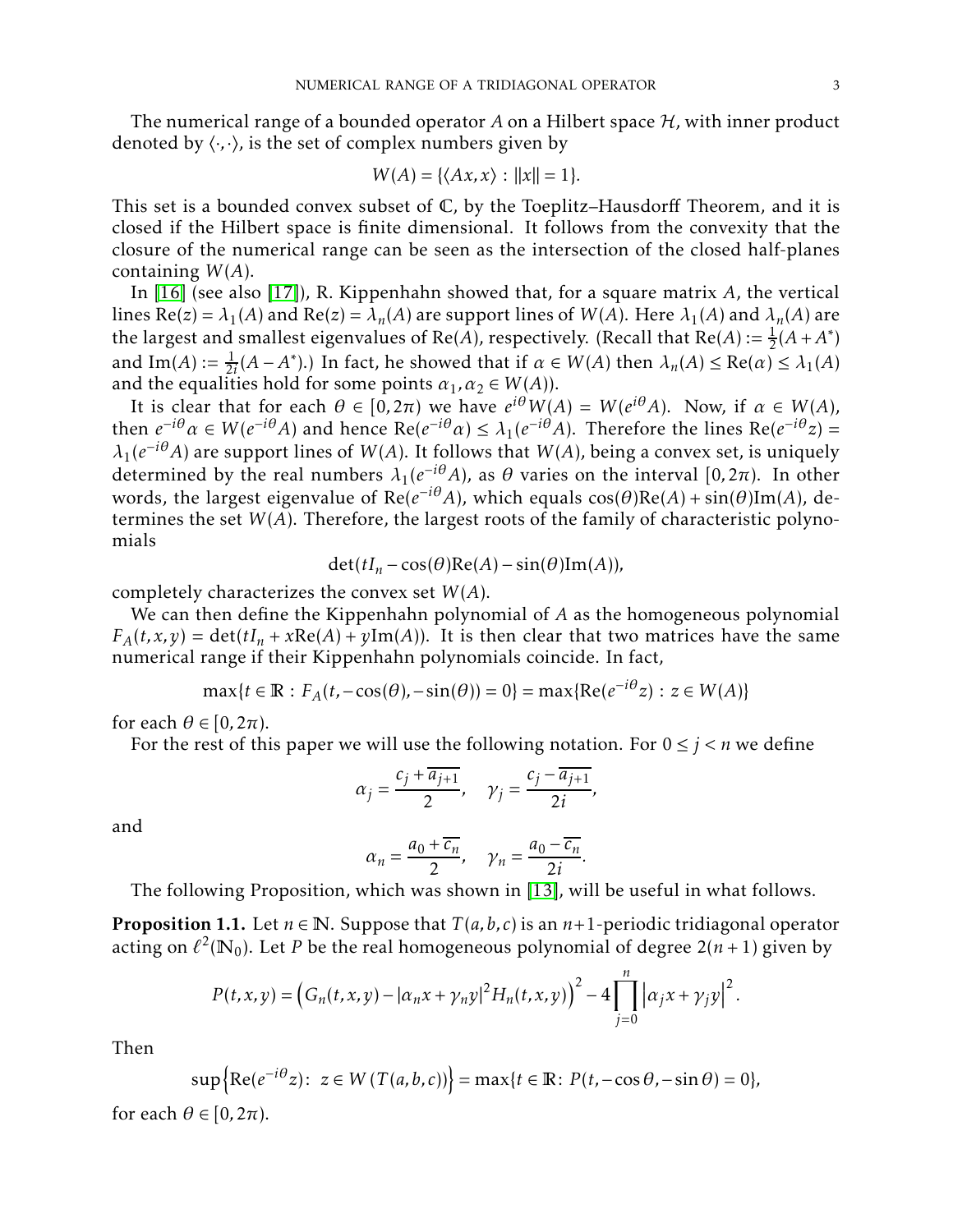Here  $G_n(t, x, y)$  is the determinant of the tridiagonal  $(n + 1) \times (n + 1)$  matrix

|  | $(\lambda_{1,1} \lambda_{1,2} 0 0)$               |   |  |                                            |  |
|--|---------------------------------------------------|---|--|--------------------------------------------|--|
|  | $\lambda_{2,1}$ $\lambda_{2,2}$ $\lambda_{2,3}$ 0 |   |  |                                            |  |
|  | 0 $\lambda_{3,2}$ $\lambda_{3,3}$ $\lambda_{3,3}$ |   |  |                                            |  |
|  | 0 0 $\lambda_{4,3}$ $\lambda_{4,4}$               |   |  |                                            |  |
|  |                                                   |   |  |                                            |  |
|  |                                                   |   |  | $\cdots \lambda_{n,n} \lambda_{n,n+1}$     |  |
|  |                                                   | O |  | $\cdots \lambda_{n+1,n} \lambda_{n+1,n+1}$ |  |

and, where we set  $H_n(t, x, y) = 1$  when  $n = 1$ , and, for  $n \ge 2$ , we set  $H_n(t, x, y)$  to be the determinant of  $(n-1) \times (n-1)$  tridiagonal matrix

| $(\lambda_{2,2} \lambda_{2,3} 0 \cdots$                                    |                                             |  |                                                                                          |          |
|----------------------------------------------------------------------------|---------------------------------------------|--|------------------------------------------------------------------------------------------|----------|
| $\lambda_{3,2} \lambda_{3,3} \lambda_{3,4} $                               |                                             |  |                                                                                          | $\Omega$ |
| $\begin{pmatrix} 0 & \lambda_{4,3} & \lambda_{4,4} & \cdots \end{pmatrix}$ |                                             |  |                                                                                          | 0.       |
|                                                                            | $\mathbf{H} = \mathbf{H} \times \mathbf{H}$ |  |                                                                                          |          |
|                                                                            |                                             |  |                                                                                          |          |
|                                                                            | $\mathbf{0}$                                |  | 0 $\cdots \lambda_{n-1,n-1} \lambda_{n-1,n}$<br>0 $\cdots \lambda_{n,n-1} \lambda_{n,n}$ |          |

*,*

and we have set, for  $1 \le j \le n+1$ ,

$$
\lambda_{j,j} = t + \text{Re}(b_{j-1})x + \text{Im}(b_{j-1})y,
$$

and for  $1 \leq j \leq n$ ,

$$
\lambda_{j,j+1} = \alpha_{j-1} x + \gamma_{j-i} y \quad \text{and} \quad \lambda_{j+1,j} = \overline{\alpha_{j-1}} x + \overline{\gamma_{j-1}} y.
$$

We will need the following lemma.

<span id="page-3-0"></span>**Lemma 1.2.** Consider the  $(n + 1) \times (n + 1)$  "almost tridiagonal" matrix

$$
U = \begin{pmatrix} u_{1,1} & u_{1,2} & 0 & 0 & \dots & 0 & 0 & u_{1,n+1} \\ u_{2,1} & u_{2,2} & u_{2,3} & 0 & \dots & 0 & 0 & 0 \\ 0 & u_{3,2} & u_{3,3} & u_{3,4} & \dots & 0 & 0 & 0 \\ 0 & 0 & u_{4,3} & u_{4,4} & \dots & 0 & 0 & 0 \\ \vdots & \vdots & \vdots & \vdots & \ddots & \vdots & \vdots & \vdots \\ 0 & 0 & 0 & 0 & \dots & u_{n-1,n-1} & u_{n-1,n} & 0 \\ 0 & 0 & 0 & 0 & \dots & u_{n,n-1} & u_{n,n} & u_{n,n+1} \\ u_{n+1,1} & 0 & 0 & 0 & \dots & 0 & u_{n+1,n} & u_{n+1,n+1} \end{pmatrix},
$$

where every  $u_{i,j} \in \mathbb{C}$ . Then,  $\det(U)$  equals

$$
\det\begin{pmatrix}u_{1,1} & u_{1,2} & 0 & \dots & 0 & 0\\u_{2,1} & u_{2,2} & u_{2,3} & \dots & 0 & 0\\0 & u_{3,2} & u_{3,3} & \dots & 0 & 0\\ \vdots & \vdots & \vdots & \ddots & \vdots & \vdots\\0 & 0 & 0 & \dots & u_{n-1,n} & 0\\0 & 0 & 0 & \dots & u_{n,n} & u_{n,n+1}\end{pmatrix} - u_{1,n+1}u_{n+1,1} \det\begin{pmatrix}u_{2,2} & u_{2,3} & \dots & 0 & 0\\u_{3,2} & u_{3,3} & \dots & 0 & 0\\ \vdots & \vdots & \ddots & \vdots & \vdots\\0 & 0 & \dots & u_{n-1,n-1} & u_{n-1,n}\\0 & 0 & \dots & u_{n,n-1} & u_{n,n}\end{pmatrix}
$$

+  $(-1)^n u_{n+1,1} u_{1,2} u_{2,3} \cdots u_{n-1,n} u_{n,n+1} + (-1)^n u_{1,n+1} u_{2,1} u_{3,2} \cdots u_{n,n-1} u_{n+1,n}$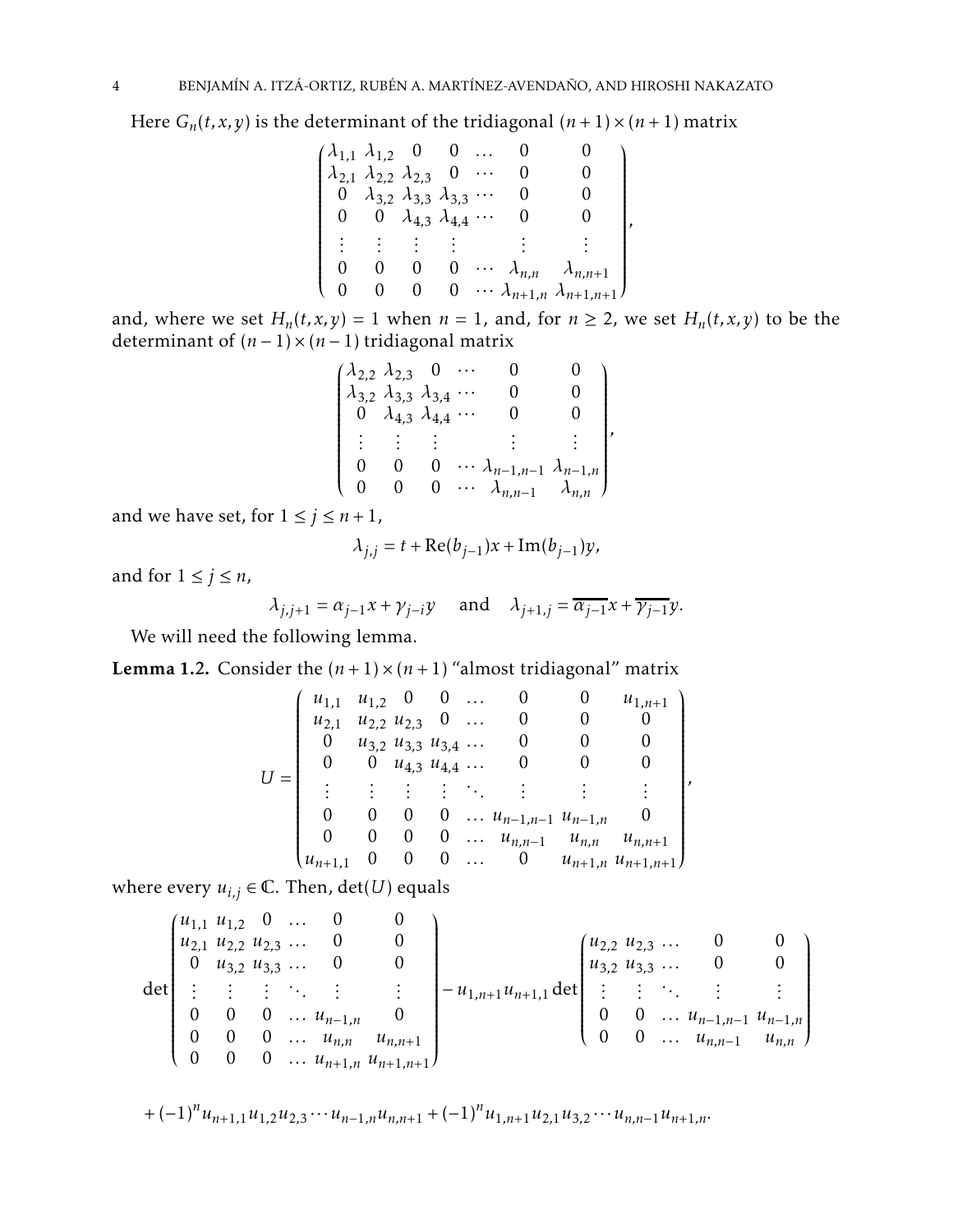*Proof.* This lemma can be proved by succesive applications of the multilinearity of the determinant function and the Laplace Expansion Theorem. We leave the long, but straightforward proof, to the reader.

# 2. Proof of the conjecture

We shall prove that Conjecture 3.7 of [\[12\]](#page-15-6) is true by using the polynomial given in Proposition [1.1.](#page-2-0) We first state some lemmas which will be useful.

<span id="page-4-1"></span>**Lemma 2.1.** Let  $n \in \mathbb{N}$ ,  $n \ge 2$ , let  $r_0, r_1, r_2, \ldots, r_n \in \mathbb{C}$  and consider the two  $(n+1) \times (n+1)$ matrices

$$
(2)
$$
\n
$$
(2)
$$
\n
$$
\begin{pmatrix}\n t & r_0 & 0 & 0 & 0 & 0 & \cdots & 0 & 0 & \pm r_n \\
 r_0 & t & r_1 & 0 & 0 & 0 & \cdots & 0 & 0 & 0 \\
 0 & r_1 & t & r_2 & 0 & 0 & \cdots & 0 & 0 & 0 \\
 0 & 0 & r_2 & t & r_3 & 0 & \cdots & 0 & 0 & 0 \\
 0 & 0 & 0 & r_3 & t & r_4 & \cdots & 0 & 0 & 0 \\
 0 & 0 & 0 & 0 & r_4 & t & \cdots & 0 & 0 & 0 \\
 \vdots & \vdots & \vdots & \vdots & \vdots & \vdots & \ddots & \vdots & \vdots & \vdots \\
 0 & 0 & 0 & 0 & 0 & 0 & \cdots & t & r_{n-2} & 0 \\
 0 & 0 & 0 & 0 & 0 & 0 & \cdots & r_{n-2} & t & r_{n-1} \\
 \pm r_n & 0 & 0 & 0 & 0 & 0 & \cdots & 0 & r_{n-1} & t\n\end{pmatrix}
$$

<span id="page-4-0"></span>• If *n*+1 is odd, assume that  $r_j = r_{n-j+1}$  for  $j = 1, 2, ..., \frac{n}{2}$  $\frac{n}{2}$  (we make no assumption on  $r_{\rm 0}$ ). Then the determinant of each of the matrices in [\(2\)](#page-4-0) equals the product

*.*

| $r_1$ <i>t</i> $r_2$ 0<br>$r_1$ $t$ $r_2$ $\cdots$ 0 0<br>0 $r_2$ t  0 0<br>$\cdots$ 0 0  <br>$0 \quad r_2 \quad t$<br>生活主张 生产主义<br>det<br><b>生姜 医生姜</b><br>0 0 $t$ $r_{\frac{n}{2}-1}$ 0<br>$\mathbf{0}$<br>$\cdots$ $t$ $r_{\frac{n}{2}-1}$<br>$\theta$<br>$0 \ \ 0 \ \ \ldots \ \ r_{\frac{n}{2}-1} \ \ t \ \ r_{\frac{n}{2}}$<br>$\theta$<br>0 0 $\cdots$ $r_{\frac{n}{2}-1}$ t $\int$<br>$\theta$<br>$\begin{pmatrix} 0 & 0 & 0 & \dots & 0 & 2r_{\frac{n}{2}} & t \end{pmatrix}$ |  | $(t \pm r_0 r_1 0  0 0 0$ |  |  |  | $\cup$ |  |  | $(t \mp r_0 r_1 0 \cdots 0$ |  |  |  |  |  |  |
|----------------------------------------------------------------------------------------------------------------------------------------------------------------------------------------------------------------------------------------------------------------------------------------------------------------------------------------------------------------------------------------------------------------------------------------------------------------------------------------|--|---------------------------|--|--|--|--------|--|--|-----------------------------|--|--|--|--|--|--|
|----------------------------------------------------------------------------------------------------------------------------------------------------------------------------------------------------------------------------------------------------------------------------------------------------------------------------------------------------------------------------------------------------------------------------------------------------------------------------------------|--|---------------------------|--|--|--|--------|--|--|-----------------------------|--|--|--|--|--|--|

Observe that, if  $n + 1 = 3$ , the matrix in the determinant in the right-hand-side of the expression above is the  $1 \times 1$  matrix  $(t \mp r_0)$ .

• If  $n + 1$  is even, assume that  $r_j = r_{n-j+1}$  for  $j = 1, 2, ..., \frac{n-1}{2}$  (we make no assumption on  $r_0$ , nor on  $r_{\frac{n+1}{2}}$ ). Then the determinant of each of the matrices in [\(2\)](#page-4-0) equals the product

$$
\det\begin{pmatrix} t \pm r_0 & r_1 & 0 & \dots & 0 & 0 & 0 \\ r_1 & t & r_2 & \dots & 0 & 0 & 0 \\ 0 & r_2 & t & \dots & 0 & 0 & 0 \\ \vdots & \vdots & \vdots & \ddots & \vdots & \vdots & \vdots \\ 0 & 0 & 0 & \dots & t & r_{\frac{n+1}{2}-2} & t \\ 0 & 0 & 0 & \dots & 0 & r_{\frac{n+1}{2}-1} & t + r_{\frac{n+1}{2}} \end{pmatrix} \det\begin{pmatrix} t \mp r_0 & r_1 & 0 & \dots & 0 & 0 & 0 \\ r_1 & t & r_2 & \dots & 0 & 0 & 0 \\ 0 & r_2 & t & \dots & 0 & 0 & 0 \\ \vdots & \vdots & \vdots & \ddots & \vdots & \vdots & \vdots \\ 0 & 0 & 0 & \dots & t & r_{\frac{n+1}{2}-2} & t \\ 0 & 0 & 0 & \dots & t & r_{\frac{n+1}{2}-2} & t \\ 0 & 0 & 0 & \dots & 0 & r_{\frac{n+1}{2}} & t - r_{\frac{n+1}{2}} \end{pmatrix}.
$$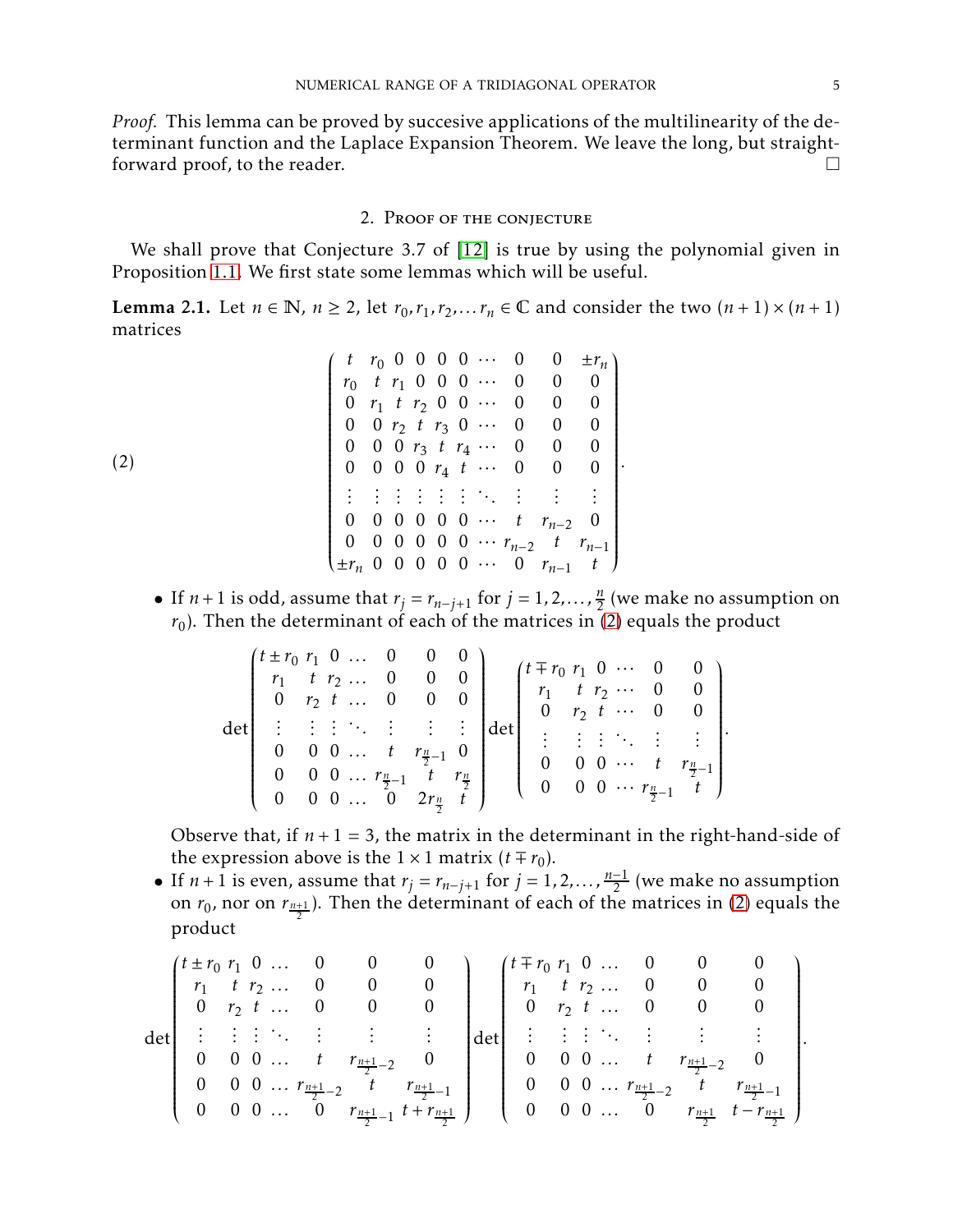*Proof.* Let  $Q_+$  be the matrices

$$
\begin{pmatrix}\n0 & 1 & 0 & \dots & 0 & 0 \\
0 & 0 & 1 & \dots & 0 & 0 \\
0 & 0 & 0 & \dots & 0 & 0 \\
\vdots & \vdots & \vdots & \ddots & \vdots & \vdots \\
0 & 0 & 0 & \dots & 0 & 1 \\
\pm 1 & 0 & 0 & \dots & 0 & 0\n\end{pmatrix}
$$

For each of the matrices in [\(2\)](#page-4-0), we left-multiply by  $Q_{+}$  (respectively,  $Q_{-}$ ) and right-multiply by *Q*−<sup>1</sup> + (respectively, *Q*−<sup>1</sup> ) to obtain two matrices which are centrosymmetric (see, e.g., [\[1\]](#page-14-1),  $\epsilon_1 \geq \epsilon_2$  (respectively),  $\epsilon_2$  is estable the difference which are centrosymmetric (see, e.g.), [1]). written as the product of the determinants of two smaller matrices (see, [\[1,](#page-14-1) p. 125, eq. (9)]) from which the result follows. (See [\[14\]](#page-15-10) for the full details of the proof.)  $\Box$ 

<span id="page-5-1"></span>**Lemma 2.2.** Let  $n \in \mathbb{N}$ ,  $n \ge 2$ , let  $r_0, r_1, r_2, \ldots, r_n \in \mathbb{C}$  and consider the two  $(n+1) \times (n+1)$ matrices

|     | $(t \pm r_0 r_1 0 0 0 0  0 0 0$ |   |  |  |  |                                      |                                      |
|-----|---------------------------------|---|--|--|--|--------------------------------------|--------------------------------------|
|     | $r_1$ <i>t</i> $r_2$ 0 0 0 … 0  |   |  |  |  | $0\qquad 0$                          |                                      |
|     |                                 |   |  |  |  | 0 $r_2$ t $r_3$ 0 0 $\cdots$ 0 0 0   |                                      |
|     | 0 0 $r_3$ t $r_4$ 0 $\cdots$ 0  |   |  |  |  | $\begin{array}{cc} 0 \end{array}$    | $\overline{\phantom{0}}$             |
|     | $\overline{0}$                  |   |  |  |  | 0 0 $r_4$ t $r_5$ 0 0 0              |                                      |
| (3) |                                 |   |  |  |  | 0 0 0 0 $r_5$ t $\cdots$ 0 0 0       |                                      |
|     |                                 |   |  |  |  | <b>EXECUTIVE CONTROL</b>             |                                      |
|     | $\overline{0}$                  |   |  |  |  | 0 0 0 0 0 $\cdots$ t $r_{n-1}$ 0     |                                      |
|     | $\overline{0}$                  |   |  |  |  | 0 0 0 0 0 $\cdots$ $r_{n-1}$ t $r_n$ |                                      |
|     |                                 | U |  |  |  |                                      | 0 0 0 0 $\cdots$ 0 $r_n$ $t \pm r_0$ |

<span id="page-5-0"></span>• If *n*+1 is odd, assume that  $r_j = r_{n-j+1}$  for  $j = 1, 2, ..., \frac{n}{2}$  $\frac{n}{2}$  (we make no assumption on  $r_0$ ). Then the determinant of each of the matrices in [\(3\)](#page-5-0) equals the product

*.*

| $(t \pm r_0 r_1 0$<br>$r_1$ t $r_2$ 0<br>$\overline{0}$<br>主体主体性。<br>$0 \quad 0$ |  | $\cdots$ 0<br>$r_2$ $t \cdots 0$ | $\theta$<br>t $r_{\frac{n}{2}-1}$<br>$\begin{pmatrix} 0 & 0 & 0 & \cdots & r_{\frac{n}{2}-1} & t \end{pmatrix}$ | det | $t \pm r_0 r_1$ 0  0 0 0)<br>$\overline{0}$<br>$\cup$ | $\overline{0}$ |  | $r_1$ <i>t</i> $r_2$ $\cdots$ 0 0 0<br>$r_2$ $t \cdots 0$ 0 0<br>E H F H H H H<br>$\cdots$ $t$ $r_{\frac{n}{2}-1}$ 0<br>$\cdots$ $r_{\frac{n}{2}-1}$ $t$ $r_{\frac{n}{2}}$ |  |
|----------------------------------------------------------------------------------|--|----------------------------------|-----------------------------------------------------------------------------------------------------------------|-----|-------------------------------------------------------|----------------|--|----------------------------------------------------------------------------------------------------------------------------------------------------------------------------|--|
|                                                                                  |  |                                  |                                                                                                                 |     | 0                                                     |                |  | $\cdots$ 0 $2r_{\frac{n}{2}}$ t                                                                                                                                            |  |

Observe that, if  $n + 1 = 3$ , the matrix in the determinant in the left-hand-side of the expression above is the  $1 \times 1$  matrix  $(t \pm r_0)$ .

• If  $n + 1$  is even, assume that  $r_j = r_{n-j+1}$  for  $j = 1, 2, ..., \frac{n-1}{2}$  (we make no assumption on  $r_0$ , nor on  $r_{\frac{n+1}{2}}$ ). Then the determinant of each of the matrices in [\(3\)](#page-5-0) equals the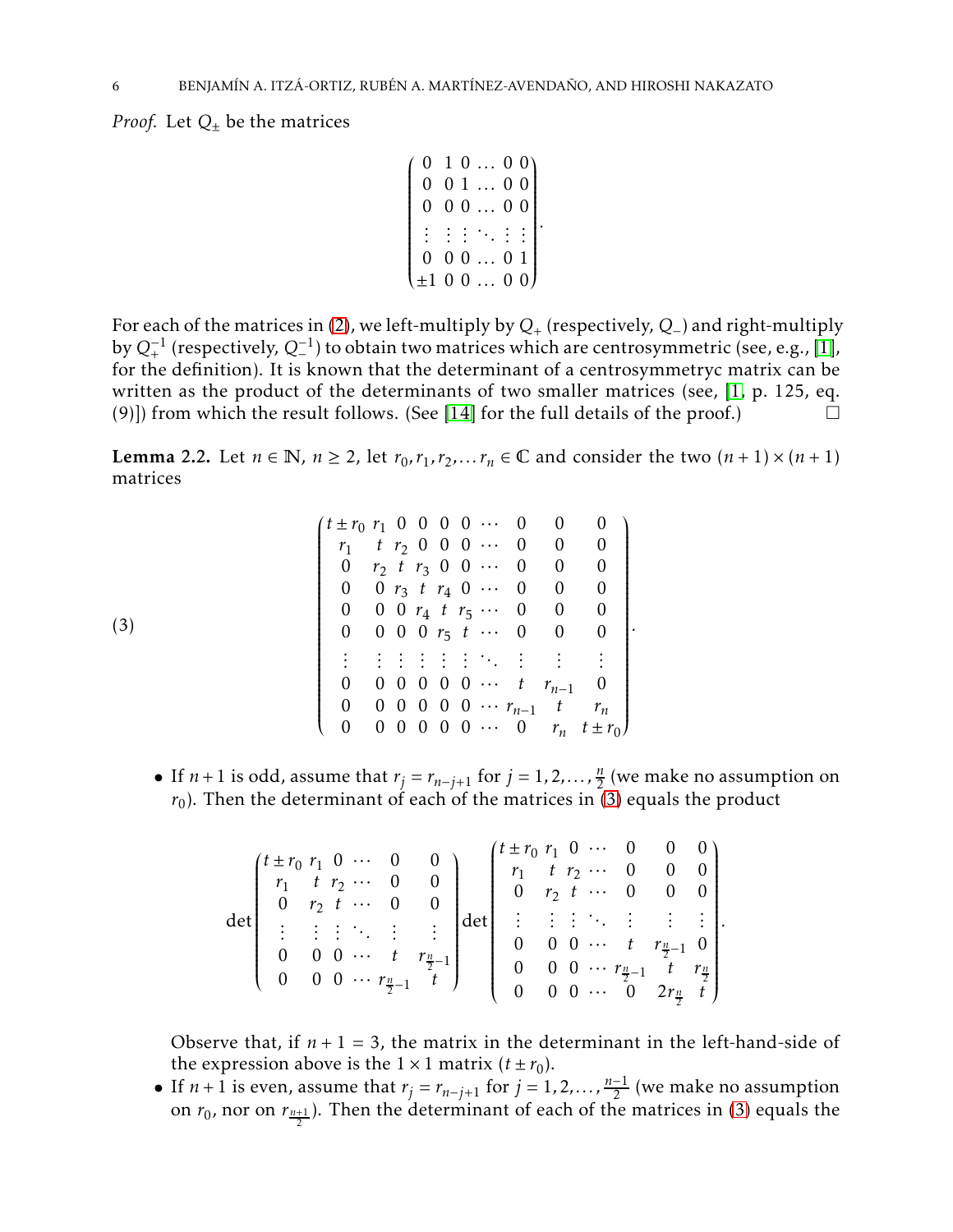product

$$
\det\begin{pmatrix}t \pm r_0 & r_1 & 0 & \cdots & 0 & 0 \\ r_1 & t & r_2 & \cdots & 0 & 0 \\ 0 & r_2 & t & \cdots & 0 & 0 \\ \vdots & \vdots & \vdots & \ddots & \vdots & \vdots \\ 0 & 0 & 0 & \cdots & t & r_{\frac{n-1}{2}} \\ 0 & 0 & 0 & \cdots & r_{\frac{n-1}{2}} & t + r_{\frac{n+1}{2}}\end{pmatrix}\det\begin{pmatrix}t \pm r_0 & r_1 & 0 & \cdots & 0 & 0 \\ r_1 & t & r_2 & \cdots & 0 & 0 \\ 0 & r_2 & t & \cdots & 0 & 0 \\ \vdots & \vdots & \vdots & \ddots & \vdots & \vdots \\ 0 & 0 & 0 & \cdots & t & r_{\frac{n-1}{2}} \\ 0 & 0 & 0 & \cdots & t & r_{\frac{n-1}{2}} \\ 0 & 0 & 0 & \cdots & r_{\frac{n-1}{2}} & t - r_{\frac{n+1}{2}}\end{pmatrix}
$$

*Proof.* The matrices in [\(3\)](#page-5-0) are centrosymmetric. Again, applying the factorization given in [\[1,](#page-14-1) p. 125, eq. (9)], the result follows. (See [\[14\]](#page-15-10) for the full details of the proof.)  $\square$ 

Now we prove the main theorem of this section. We use the notation conv $(A \cup B)$  to denote the convex hull of the sets *A* and *B*.

<span id="page-6-0"></span>**Theorem 2.3.** For  $n \in \mathbb{N}$ , let *a* and *c* be  $n + 1$ -periodic infinite sequences in  $\mathbb{R}^{N_0}$ . Let  $a_0a_1a_2\cdots a_n$  and  $c_0c_1c_2\cdots c_n$  be the period words of *a* and *c*, respectively. Suppose that

$$
c_0 = a_1, \quad |c_1 + a_2| = |c_n + a_0|, \quad |c_1 - a_2| = |c_n - a_0|,
$$
  

$$
|c_j + a_{j+1}| = |c_{n-j+1} + a_{n-j+2}|, \quad \text{and} \quad |c_j - a_{j+1}| = |c_{n-j+1} - a_{n-j+2}|,
$$
  
for all  $j = 2, 3, ... \left[\frac{n}{2}\right].$   
Then

 $W(T(a, 0, c)) = \text{conv}(W(A^+) \cup W(A^-)),$ 

where  $A^{\pm}$  are the  $(n+1) \times (n+1)$  matrices

$$
A^{\pm} := \begin{pmatrix} \pm a_1 & c_1 & 0 & 0 & \cdots & 0 & 0 & 0 \\ a_2 & 0 & c_2 & 0 & \cdots & 0 & 0 & 0 \\ 0 & a_3 & 0 & c_3 & \cdots & 0 & 0 & 0 \\ 0 & 0 & a_4 & 0 & \cdots & 0 & 0 & 0 \\ \vdots & \vdots & \vdots & \vdots & \ddots & \vdots & \vdots & \vdots & \vdots \\ 0 & 0 & 0 & 0 & \cdots & 0 & c_{n-1} & 0 \\ 0 & 0 & 0 & 0 & \cdots & a_n & 0 & c_n \\ 0 & 0 & 0 & 0 & \cdots & 0 & a_0 & \pm c_0 \end{pmatrix}.
$$

*Proof.* By Proposition [1.1,](#page-2-0)

$$
\sup\left\{\operatorname{Re}(e^{-i\theta}z): z \in W(T(a,0,c))\right\} = \max\{t \in \mathbb{R}: P(t,-\cos\theta,-\sin\theta) = 0\},\,
$$

for each  $\theta \in [0, 2\pi)$ , where

$$
P(t, x, y) = (G_n(t, x, y) - |\alpha_n x + \gamma_n y|^2 H_n(t, x, y))^2 - 4 \prod_{j=0}^n |\alpha_j x + \gamma_j y|^2,
$$

where  $G_n(t, x, y)$  and  $H_n(t, x, y)$  are as in the mentioned proposition.

Let  $A := \begin{pmatrix} A^+ & 0 \\ 0 & A^- \end{pmatrix}$ 0 *A* − ! , then clearly  $F_A(t, x, y) = F_{A^+}(t, x, y) \cdot F_{A^-}(t, x, y)$ . We will show that  $F_A(t,x,y)$  equals  $P(t,x,y)$  and hence

$$
\overline{W(T(a,0,c))} = W(A).
$$

*.*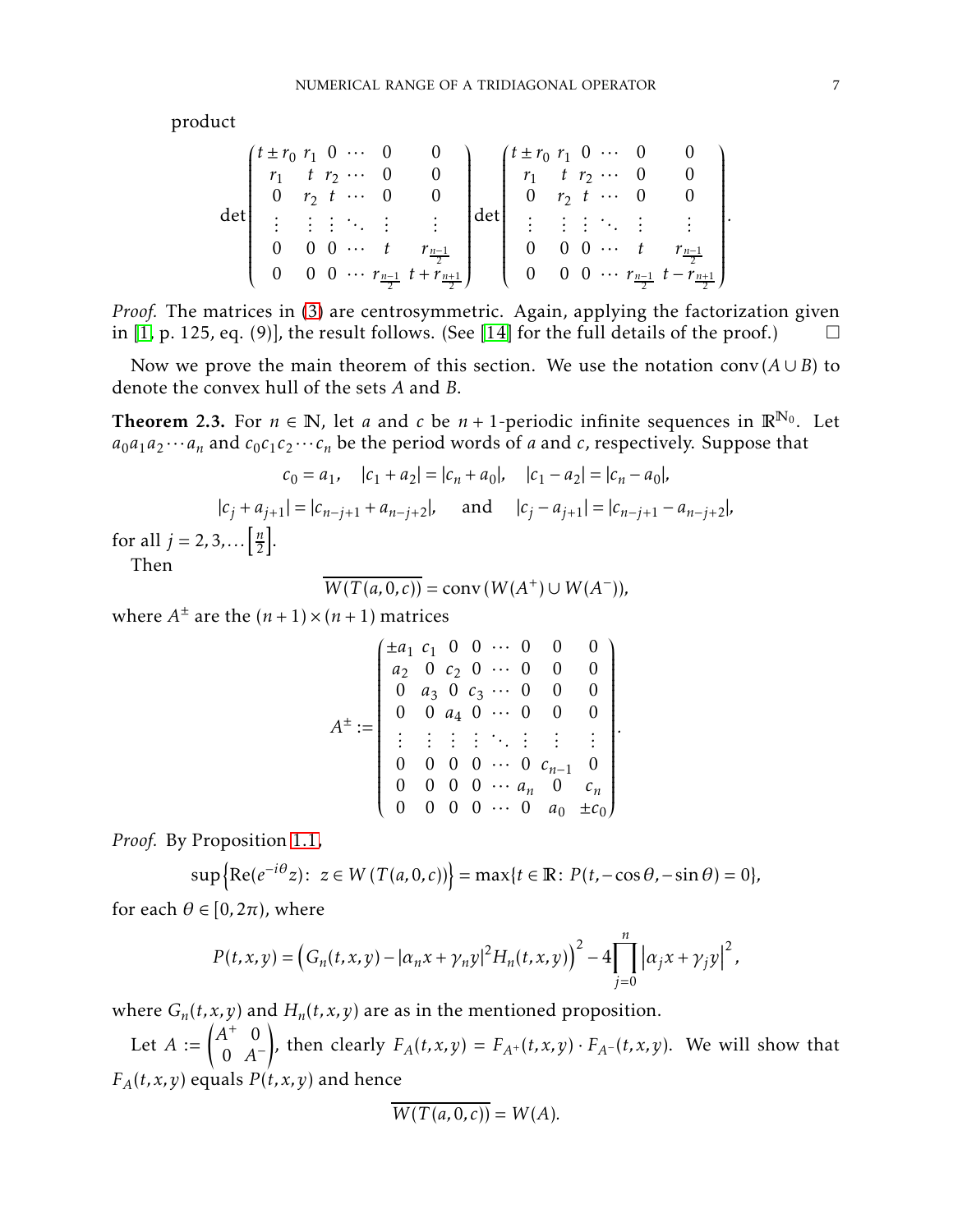But since *A* is block-diagonal, we also have

<span id="page-7-0"></span>
$$
W(A) = \text{conv}\left(W(A^+) \cup W(A^-)\right),
$$

which will complete the proof.

To achieve this, we will find a suitable factorization of  $P(t, x, y)$  and then we will observe that one of the factors is  $F_{A^+}(t, x, y)$  and the other is  $F_{A^-}(t, x, y)$ .

By the hypotheses, we have

(4) 
$$
|\alpha_j| = |\alpha_{n-j+1}|
$$
, and  $|\gamma_j| = |\gamma_{n-j+1}|$ ,

for  $j = 1, 2, 3, \ldots, \frac{n}{2}$  $\frac{n}{2}$ . It is also clear that  $\overline{\lambda_{j,j+1}} = \lambda_{j+1,j}$  for every *j*.

Since *x* and *y* are real variables and by hypothesis  $c_0 = a_1$ , we have  $\gamma_0 = 0$  and so  $\lambda_{1,2} = \alpha_0 x = \lambda_{2,1}$ , it follows that

$$
G_n(t, x, y) = det \begin{pmatrix} \lambda_{1,1} & \lambda_{1,2} & 0 & \dots & 0 & 0 & 0 \\ \lambda_{1,2} & \lambda_{2,2} & |\lambda_{2,3}| & \dots & 0 & 0 & 0 \\ 0 & |\lambda_{2,3}| & \lambda_{3,3} & \dots & 0 & 0 & 0 \\ \vdots & \vdots & \vdots & \ddots & \vdots & \vdots & \vdots \\ 0 & 0 & 0 & \dots & \lambda_{n-1,n-1} & |\lambda_{n-1,n}| & 0 \\ 0 & 0 & 0 & \dots & |\lambda_{n-1,n}| & \lambda_{n,n} & |\lambda_{n,n+1}| \\ 0 & 0 & 0 & \dots & 0 & |\lambda_{n,n+1}| & \lambda_{n+1,n+1} \end{pmatrix}
$$

and, when  $n+1 \geq 3$ ,

$$
H_n(t, x, y) = \det \begin{pmatrix} \lambda_{2,2} & |\lambda_{2,3}| & \dots & 0 & 0 \\ |\lambda_{2,3}| & \lambda_{3,3} & \dots & 0 & 0 \\ \vdots & \vdots & \ddots & \vdots & \vdots \\ 0 & 0 & \dots & \lambda_{n-1,n-1} & |\lambda_{n-1,n}| \\ 0 & 0 & \dots & |\lambda_{n-1,n}| & \lambda_{n,n} \end{pmatrix}
$$

*.*

In order to simplify notation, let us set  $r_0 = \lambda_{1,2} = \alpha_0 x$ , set  $r_j = |\lambda_{j+1,j+2}| = |\alpha_j x + \gamma_j y|$  for  $j = 1, 2, \ldots, n - 1$ , and set  $r_n = |\alpha_n x + \gamma_n y|$ .

Observe that, since  $\alpha_j$  is real and  $\gamma_j$  is purely imaginary, then it follows by equation [\(4\)](#page-7-0) that

$$
r_j^2 = |\alpha_j|^2 x^2 + |\gamma_j|^2 y^2 = |\alpha_{n-j+1}|^2 x^2 + |\gamma_{n-j+1}|^2 y^2 = r_{n-j+1}^2
$$

and hence  $r_j = r_{n-j+1}$  for  $j = 1, 2, 3, ...$ ,  $\left[\frac{n}{2}\right]$  $\frac{n}{2}$ .

We then obtain

$$
G_n(t, x, y) = det \begin{pmatrix} t & r_0 & 0 & \dots & 0 & 0 & 0 \\ r_0 & t & r_1 & \dots & 0 & 0 & 0 \\ 0 & r_1 & t & \dots & 0 & 0 & 0 \\ \vdots & \vdots & \vdots & \ddots & \vdots & \vdots & \vdots \\ 0 & 0 & 0 & \dots & t & r_{n-2} & 0 \\ 0 & 0 & 0 & \dots & 0 & r_{n-1} & t \end{pmatrix}
$$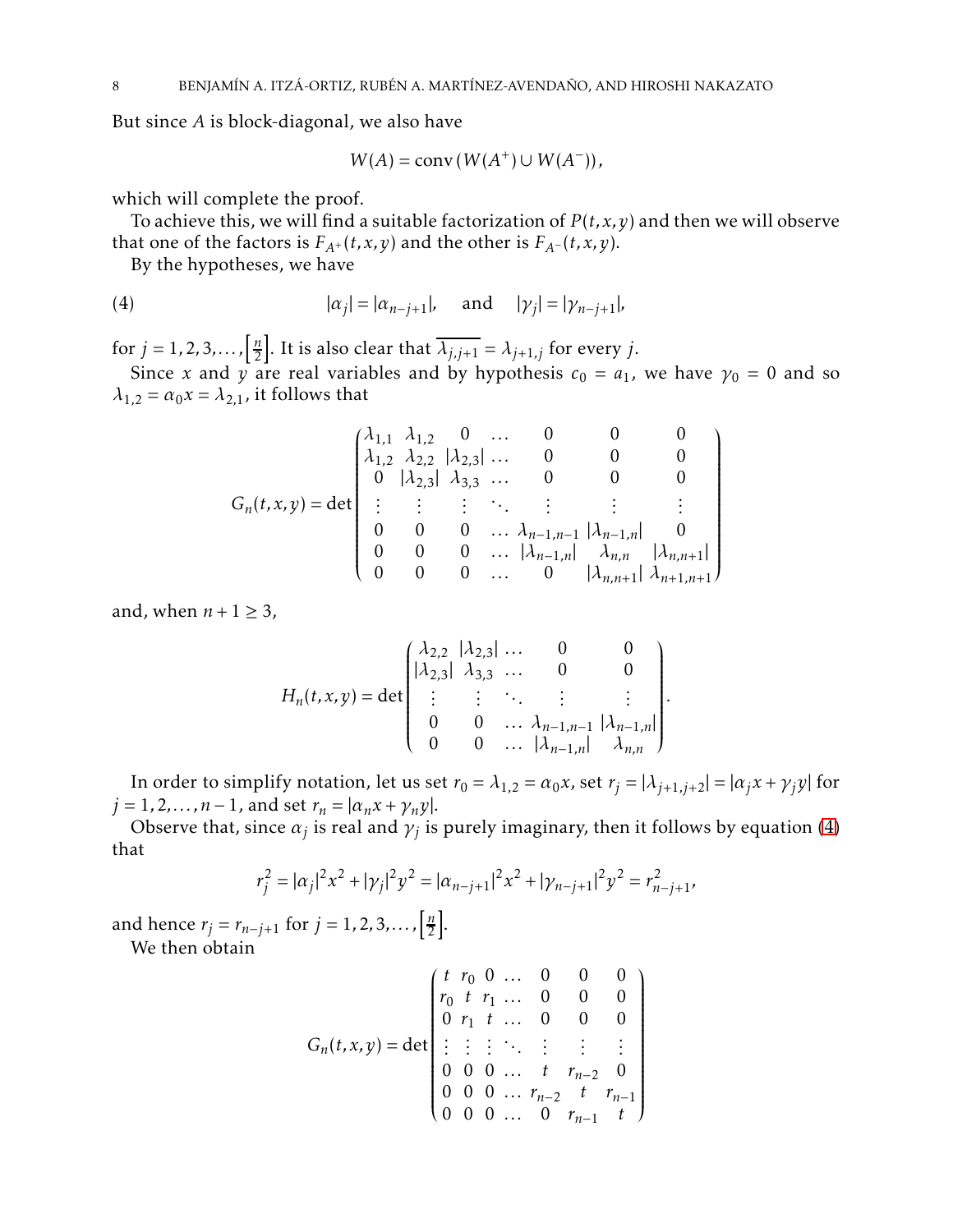and, when  $n + 1 \geq 3$ ,

$$
H_n(t, x, y) = \det \begin{pmatrix} t & r_1 & \dots & 0 & 0 \\ r_1 & t & \dots & 0 & 0 \\ \vdots & \vdots & \ddots & \vdots & \vdots \\ 0 & 0 & \dots & t & r_{n-2} \\ 0 & 0 & \dots & r_{n-2} & t \end{pmatrix}.
$$

We then have

$$
P(t, x, y) = (G_n(t, x, y) - r_n^2 H_n(t, x, y))^2 - 4 \prod_{j=0}^n r_j^2
$$
  
= 
$$
\left( G_n(t, x, y) - r_n^2 H_n(t, x, y) - 2 \prod_{j=0}^n r_j \right) \left( G_n(t, x, y) - r_n^2 H_n(t, x, y) + 2 \prod_{j=0}^n r_j \right).
$$

We assume, for the moment, that  $n + 1 \geq 3$ . Then  $F_A(t, x, y)$  equals, by Lemma [1.2,](#page-3-0)

<span id="page-8-0"></span>(5) 
$$
\det\begin{pmatrix} t & r_0 & 0 & \dots & 0 & 0 & r_n \\ r_0 & t & r_1 & \dots & 0 & 0 & 0 \\ 0 & r_1 & t & \dots & 0 & 0 & 0 \\ \vdots & \vdots & \vdots & \ddots & \vdots & \vdots & \vdots \\ 0 & 0 & 0 & \dots & t & r_{n-2} & 0 \\ r_n & 0 & 0 & \dots & 0 & r_{n-1} & t \end{pmatrix} \det\begin{pmatrix} t & r_0 & 0 & \dots & 0 & 0 & -r_n \\ r_0 & t & r_1 & \dots & 0 & 0 & 0 \\ 0 & r_1 & t & \dots & 0 & 0 & 0 \\ 0 & r_1 & t & \dots & 0 & 0 & 0 \\ \vdots & \vdots & \vdots & \ddots & \vdots & \vdots & \vdots \\ 0 & 0 & 0 & \dots & t & r_{n-2} & 0 \\ 0 & 0 & 0 & \dots & t & r_{n-2} & t \\ -r_n & 0 & 0 & \dots & 0 & r_{n-1} & t \end{pmatrix}.
$$

We need to consider two cases:

**Case**  $n + 1$  is even. By Lemma [2.1,](#page-4-1) since  $r_j = r_{n-j+1}$  for  $j = 1, 2, 3, ..., \frac{n-1}{2}$ , the above product [\(5\)](#page-8-0) equals

$$
\det\begin{pmatrix} t+r_0 & r_1 & 0 & \dots & 0 & 0 & 0 & 0 \\ r_1 & t & r_2 & \dots & 0 & 0 & 0 & 0 \\ 0 & r_2 & t & \dots & 0 & 0 & 0 & 0 \\ \vdots & \vdots & \vdots & \ddots & \vdots & \vdots & \vdots & \vdots & \vdots \\ 0 & 0 & 0 & \dots & t & r_{\frac{n+1}{2}-2} & t & r_{\frac{n+1}{2}-1} \\ 0 & 0 & 0 & \dots & 0 & r_{\frac{n+1}{2}-1} & t+r_{\frac{n+1}{2}} \end{pmatrix} \det\begin{pmatrix} t-r_0 & r_1 & 0 & \dots & 0 & 0 & 0 \\ r_1 & t & r_2 & \dots & 0 & 0 & 0 \\ 0 & r_2 & t & \dots & 0 & 0 & 0 & 0 \\ 0 & 0 & 0 & \dots & t & r_{\frac{n+1}{2}-2} & t & r_{\frac{n+1}{2}-1} \\ 0 & 0 & 0 & \dots & t & r_{\frac{n+1}{2}-1} & t+r_{\frac{n+1}{2}} \end{pmatrix}
$$
\n
$$
\det\begin{pmatrix} t-r_0 & r_1 & 0 & \dots & 0 & 0 & 0 \\ r_1 & t & r_2 & \dots & 0 & 0 & 0 \\ r_1 & t & r_2 & \dots & 0 & 0 & 0 \\ 0 & r_2 & t & \dots & 0 & 0 & 0 \\ \vdots & \vdots & \vdots & \ddots & \vdots & \vdots & \vdots & \vdots & \vdots \\ 0 & 0 & 0 & \dots & t & r_{\frac{n+1}{2}-2} & 0 \\ 0 & 0 & 0 & \dots & t & r_{\frac{n+1}{2}-1} & t+r_{\frac{n+1}{2}} \end{pmatrix} \det\begin{pmatrix} t+r_0 & r_1 & 0 & \dots & 0 & 0 & 0 \\ r_1 & t & r_2 & \dots & 0 & 0 & 0 \\ 0 & r_2 & t & \dots & 0 & 0 & 0 \\ 0 & r_2 & t & \dots & 0 & 0 & 0 \\ 0 & 0 & 0 & \dots & t & r_{\frac{n+1}{2}-2} & 0 \\ 0 & 0 & 0 & \dots & t & r_{\frac{n+1}{2}-1} & t+r_{\frac{n+1}{2}} \end{pmatrix}
$$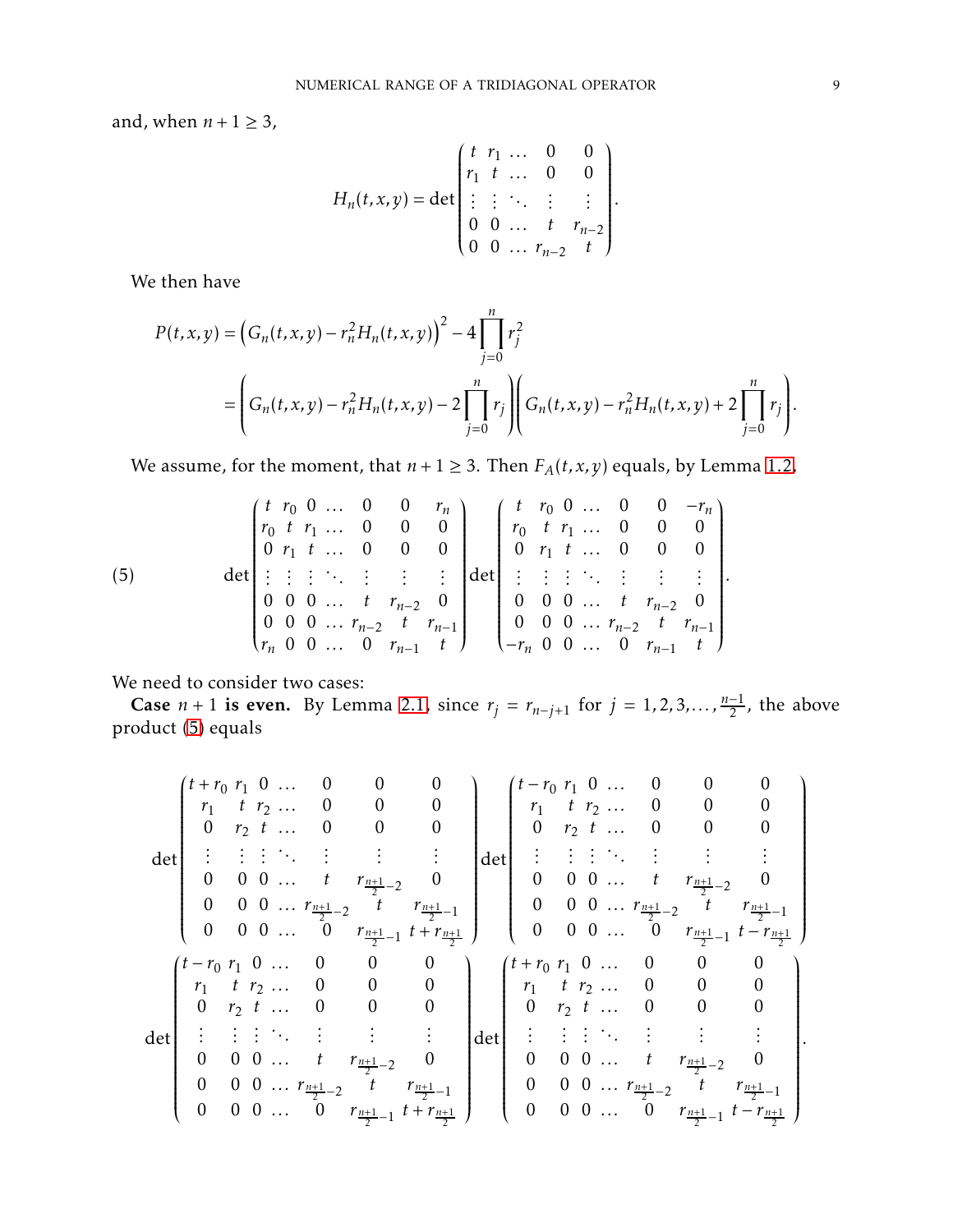By applying Lemma [2.2](#page-5-1) to the above equality, we conclude that  $P(t, x, y)$  equals

det *t* + *r*<sup>0</sup> *r*<sup>1</sup> 0 0 0 0 ··· 0 0 0 *r*<sup>1</sup> *t r*<sup>2</sup> 0 0 0 ··· 0 0 0 0 *r*<sup>2</sup> *t r*<sup>3</sup> 0 0 ··· 0 0 0 0 0 *r*<sup>3</sup> *t r*<sup>4</sup> 0 ··· 0 0 0 0 0 0 *r*<sup>4</sup> *t r*<sup>5</sup> ··· 0 0 0 0 0 0 0 *r*<sup>5</sup> *t* ··· 0 0 0 *. . . . . . . . . . . . . . . . . . . . . . . . . . . . . .* 0 0 0 0 0 0 ··· *t rn*−<sup>1</sup> 0 0 0 0 0 0 0 ··· *rn*−<sup>1</sup> *t r<sup>n</sup>* 0 0 0 0 0 0 ··· 0 *r<sup>n</sup> t* + *r*<sup>0</sup> det *t* − *r*<sup>0</sup> *r*<sup>1</sup> 0 0 0 0 ··· 0 0 0 *r*<sup>1</sup> *t r*<sup>2</sup> 0 0 0 ··· 0 0 0 0 *r*<sup>2</sup> *t r*<sup>3</sup> 0 0 ··· 0 0 0 0 0 *r*<sup>3</sup> *t r*<sup>4</sup> 0 ··· 0 0 0 0 0 0 *r*<sup>4</sup> *t r*<sup>5</sup> ··· 0 0 0 0 0 0 0 *r*<sup>5</sup> *t* ··· 0 0 0 *. . . . . . . . . . . . . . . . . . . . . . . . . . . . . .* 0 0 0 0 0 0 ··· *t rn*−<sup>1</sup> 0 0 0 0 0 0 0 ··· *rn*−<sup>1</sup> *t r<sup>n</sup>* 0 0 0 0 0 0 ··· 0 *r<sup>n</sup> t* − *r*<sup>0</sup> *.*

Case *n* + 1 is odd. By Lemma [2.1,](#page-4-1) since  $r_j = r_{n-j+1}$  for  $j = 1, 2, 3, ..., \frac{n}{2}$  $\frac{n}{2}$ , the product [\(5\)](#page-8-0) equals

<span id="page-9-0"></span>
$$
det\n\begin{pmatrix}\nt+r_0 & r_1 & 0 & \dots & 0 & 0 & 0 \\
r_1 & t & r_2 & \dots & 0 & 0 & 0 \\
0 & r_2 & t & \dots & 0 & 0 & 0 \\
\vdots & \vdots & \vdots & \ddots & \vdots & \vdots & \vdots \\
0 & 0 & 0 & \dots & t & r_{\frac{n}{2}-1} & 0 \\
0 & 0 & 0 & \dots & 0 & 2r_{\frac{n}{2}} & t\n\end{pmatrix}\n\begin{pmatrix}\nt-r_0 & r_1 & 0 & \dots & 0 & 0 & 0 \\
r_1 & t & r_2 & \dots & 0 & 0 & 0 \\
0 & r_2 & t & \dots & 0 & 0 & 0 \\
0 & 0 & 0 & \dots & t & r_{\frac{n}{2}-2} & 0 \\
0 & 0 & 0 & \dots & t & r_{\frac{n}{2}-2} & t\n\end{pmatrix}
$$
\n
$$
det\n\begin{pmatrix}\nt-r_0 & r_1 & 0 & \dots & 0 & 0 & 0 \\
0 & 0 & 0 & \dots & t & r_{\frac{n}{2}-1} & t \\
0 & 0 & 0 & \dots & 0 & 0 & 0 \\
0 & r_2 & t & \dots & 0 & 0 & 0 \\
0 & r_2 & t & \dots & 0 & 0 & 0 \\
\vdots & \vdots & \vdots & \ddots & \vdots & \vdots & \vdots & \vdots \\
0 & 0 & 0 & \dots & t & r_{\frac{n}{2}-1} & 0 \\
0 & 0 & 0 & \dots & t & r_{\frac{n}{2}-1} & t\n\end{pmatrix}\n\begin{pmatrix}\nt+r_0 & r_1 & 0 & \dots & 0 & 0 & 0 \\
r_1 & t & r_2 & \dots & 0 & 0 & 0 \\
0 & r_2 & t & \dots & 0 & 0 & 0 \\
0 & r_2 & t & \dots & 0 & 0 & 0 \\
0 & r_2 & t & \dots & 0 & 0 & 0 \\
0 & 0 & 0 & \dots & t & r_{\frac{n}{2}-2} & 0 \\
0 & 0 & 0 & \dots & t & r_{\frac{n}{2}-2} & t\n\end{pmatrix}.
$$

By applying Lemma [2.2](#page-5-1) to the above equality, we conclude that *P*(*t, x,y*) equals

$$
\det\begin{pmatrix}t+r_0 & r_1 & 0 & 0 & \cdots & 0 & 0 & 0 \\r_1 & t & r_2 & 0 & \cdots & 0 & 0 & 0 \\0 & r_2 & t & r_3 & \cdots & 0 & 0 & 0 \\0 & 0 & r_3 & t & \cdots & 0 & 0 & 0 \\ \vdots & \vdots & \vdots & \vdots & \ddots & \vdots & \vdots & \vdots & \vdots \\0 & 0 & 0 & 0 & \cdots & t & r_{n-1} & 0 \\0 & 0 & 0 & 0 & \cdots & r_{n-1} & t & r_n \\0 & 0 & 0 & 0 & \cdots & 0 & r_n & t+r_0\end{pmatrix}\det\begin{pmatrix}t-r_0 & r_1 & 0 & 0 & \cdots & 0 & 0 & 0 \\r_1 & t & r_2 & 0 & \cdots & 0 & 0 & 0 \\0 & r_2 & t & r_3 & \cdots & 0 & 0 & 0 \\0 & 0 & r_3 & t & \cdots & 0 & 0 & 0 \\0 & 0 & r_3 & t & \cdots & 0 & 0 & 0 \\0 & 0 & 0 & r_3 & t & \cdots & 0 & 0 \\0 & 0 & 0 & 0 & \cdots & t & r_{n-1} & 0 \\0 & 0 & 0 & 0 & \cdots & r_{n-1} & t & r_n \\0 & 0 & 0 & 0 & \cdots & r_n & t-r_0\end{pmatrix}.
$$

Lastly, if  $n + 1 = 2$ , then it is straightforward to check that

$$
P(t, x, y) = \det \begin{pmatrix} t + r_0 & r_1 \\ r_1 & t + r_0 \end{pmatrix} \det \begin{pmatrix} t - r_0 & r_1 \\ r_1 & t - r_0 \end{pmatrix}.
$$

Therefore, for all  $n \in \mathbb{N}$  the polynomial  $P(t, x, y)$  has the same factorization.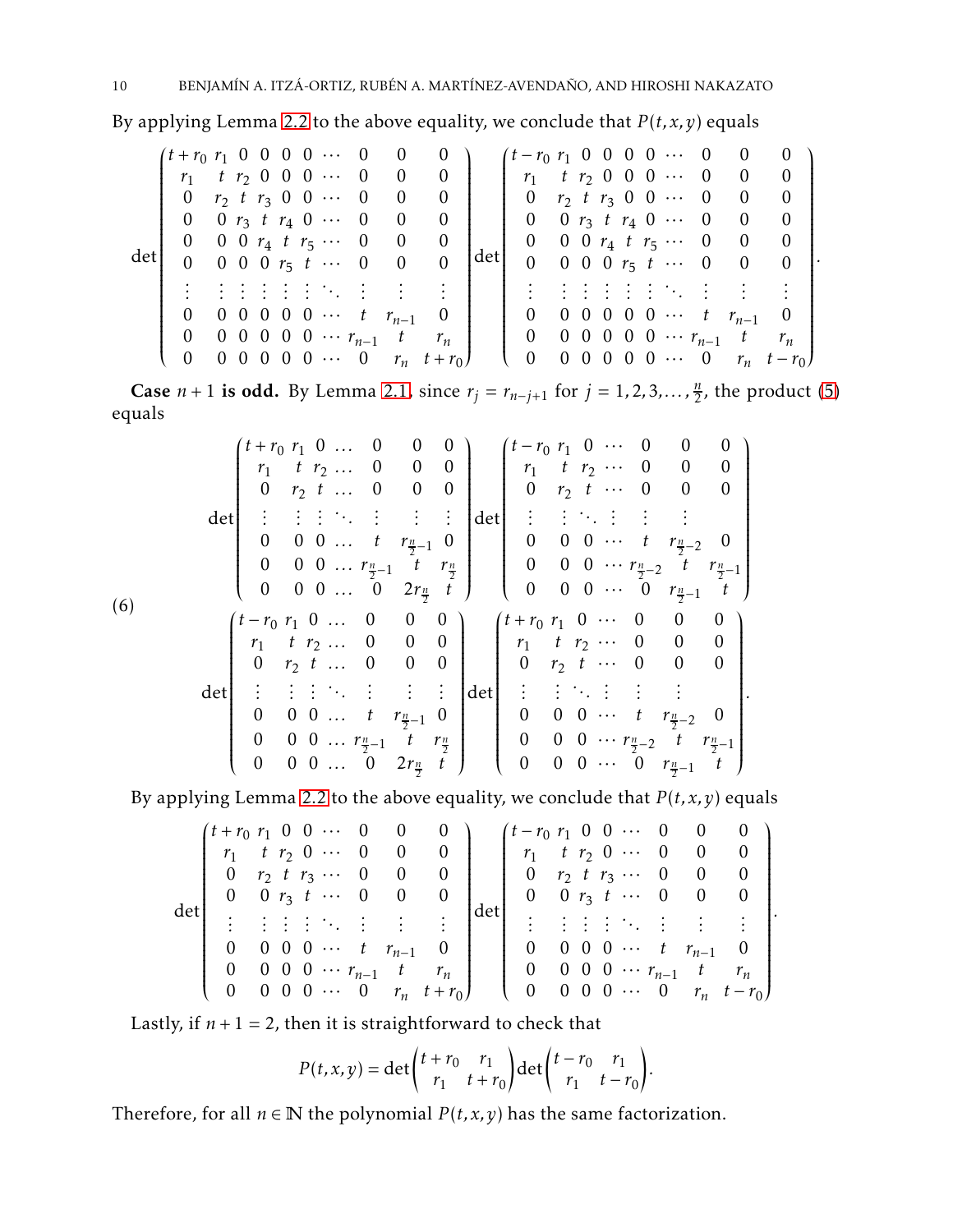Now, a straightforward calculation shows that

$$
Re(A^{\pm}) = \begin{pmatrix} \pm a_1 & a_1 & 0 & 0 & \cdots & 0 & 0 & 0 \\ \alpha_1 & 0 & \alpha_2 & 0 & \cdots & 0 & 0 & 0 \\ 0 & \alpha_2 & 0 & \alpha_3 & \cdots & 0 & 0 & 0 \\ 0 & 0 & \alpha_3 & 0 & \cdots & 0 & 0 & 0 \\ \vdots & \vdots & \vdots & \vdots & \ddots & \vdots & \vdots & \vdots \\ 0 & 0 & 0 & 0 & \cdots & 0 & \alpha_{n-1} & 0 \\ 0 & 0 & 0 & 0 & \cdots & \alpha_{n-1} & 0 & \alpha_n \\ 0 & 0 & 0 & 0 & \cdots & 0 & \alpha_n & \pm c_0 \end{pmatrix}
$$

and

$$
\operatorname{Im}(A^{\pm}) = \begin{pmatrix}\n0 & \gamma_1 & 0 & 0 & \cdots & 0 & 0 & 0 & 0 \\
-\gamma_1 & 0 & \gamma_2 & 0 & \cdots & 0 & 0 & 0 & 0 \\
0 & -\gamma_2 & 0 & \gamma_3 & \cdots & 0 & 0 & 0 & 0 \\
0 & 0 & -\gamma_3 & 0 & \cdots & 0 & 0 & 0 & 0 \\
\vdots & \vdots & \vdots & \vdots & \ddots & \vdots & \vdots & \vdots & \vdots \\
0 & 0 & 0 & 0 & \cdots & 0 & \gamma_{n-1} & 0 \\
0 & 0 & 0 & 0 & \cdots & -\gamma_{n-1} & 0 & -\gamma_n \\
0 & 0 & 0 & 0 & \cdots & 0 & \gamma_n & 0\n\end{pmatrix}.
$$

It follows that  $F_{A^{\pm}}(t, x, y) = det(tI_{n+1} + xRe(A^{\pm}) + yIm(A^{\pm}))$  equals

| $(t \pm r_0 \lambda_{2,3} 0$       |                                                         | $\cdots$                       |                          |                     |                     |  |
|------------------------------------|---------------------------------------------------------|--------------------------------|--------------------------|---------------------|---------------------|--|
| $\lambda_{3,2}$ t $\lambda_{3,4}$  |                                                         |                                |                          |                     |                     |  |
| $\overline{0}$ $\lambda_{4,3}$ $t$ |                                                         |                                |                          |                     |                     |  |
|                                    | $\frac{1}{2}$ $\frac{1}{2}$ $\frac{1}{2}$ $\frac{1}{2}$ |                                |                          |                     |                     |  |
|                                    |                                                         | $\leftrightarrow$ $\leftarrow$ |                          | $\lambda_{n,n+1}$   |                     |  |
|                                    |                                                         |                                | $\cdots \lambda_{n+1,n}$ | $\overline{t}$      | $\lambda_{n+1,n+2}$ |  |
|                                    |                                                         |                                | $0 \cdots 0$             | $\lambda_{n+2,n+1}$ | $t \pm r_0$         |  |

Hence,

$$
P(t, x, y) = F_{A^+}(t, x, y) \cdot F_{A^-}(t, x, y) = F_A(t, x, y),
$$

as desired.  $\Box$ 

The same type of conclusion given in the above theorem can be deduced if, instead of assuming  $c_0 = a_1$  (and the rest of the equalities) one assumes, for example, that  $c_1 = a_2$ (and other, similar, equalities).

We illustrate the use of the above theorem with a couple of examples.

**Example 2.4.** Let *a* be the periodic sequence with period word  $0100 \cdots 0$  of length  $n+1$  and let *c* be the periodic sequence with period word  $1111 \cdots 1$  of length  $n + 1$ . Then, we have  $1 = c_0 = a_1$ ,  $1 = |c_1 + a_2| = |c_n + a_0|$ ,  $1 = |c_1 - a_2| = |c_n - a_0|$ ,  $1 = |c_i + a_{i+1}| = |c_{n-i+1} + a_{n-i+2}|$  and  $1 = |c_j - a_{j+1}| = |c_{n-j+1} - a_{n-j+2}|$  for all  $j = 2, 3, ...$  $\frac{n}{2}$ . Therefore, the closure of the numerical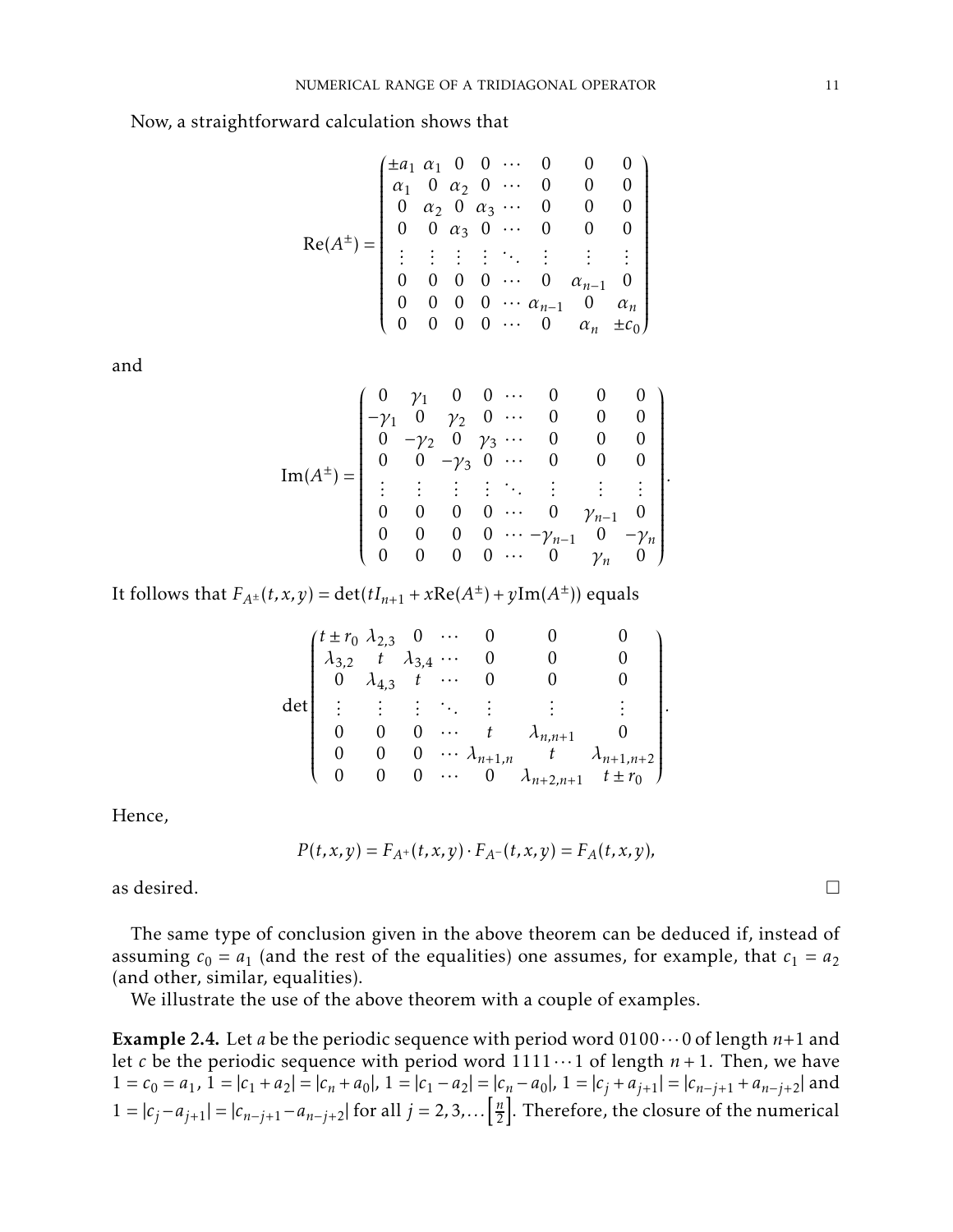range of  $T(a, 0, c)$  is the convex hull of the numerical ranges of the  $(n+1) \times (n+1)$  matrices

$$
A^{\pm} = \begin{pmatrix} \pm 1 & 1 & 0 & 0 & \cdots & 0 & 0 & 0 \\ 0 & 0 & 1 & 0 & \cdots & 0 & 0 & 0 \\ 0 & 0 & 0 & 1 & \cdots & 0 & 0 & 0 \\ 0 & 0 & 0 & 0 & \cdots & 0 & 0 & 0 \\ \vdots & \vdots & \vdots & \vdots & \ddots & \vdots & \vdots & \vdots & \vdots \\ 0 & 0 & 0 & 0 & \cdots & 0 & 1 & 0 \\ 0 & 0 & 0 & 0 & \cdots & 0 & 0 & 1 \\ 0 & 0 & 0 & 0 & \cdots & 0 & 0 & \pm 1 \end{pmatrix}
$$

*.*

*.*

Let *a'* be the periodic sequence with period word  $000 \cdots 01$  of length  $n+1$ . By Proposition 1.1 in [\[12\]](#page-15-6), we have

$$
\overline{W(T(a',0,c))} = \overline{W(A_{a'})},
$$

where  $A_{a'}$  is the biinfinite matrix in [\(1\)](#page-1-0). But since the matrices  $A_{a'}$  and  $A_a$  are unitarily equivalent, then  $W(A_{a'}) = W(A_a)$  (see, for example, [\[11,](#page-15-3) Theorem 3.3]). Lastly, again using Proposition 1.1 in [\[12\]](#page-15-6), we have  $W(A_a) = W(T(a, 0, c))$ , which proves Conjecture 3.7 in [\[12\]](#page-15-6).

The previous example can be generalized as follows.

Example 2.5. Let *T* be the operator with tridiagonal matrix

 0 1 0 *a*<sup>1</sup> 0 1 0 <sup>0</sup> *<sup>a</sup>*<sup>2</sup> 0 1 *. . .* 0 *a*<sup>3</sup> 0 *. . . . . . . . . . . . . . . . . . . . .* 0 *an*−<sup>1</sup> 0 1 0 0 *a<sup>n</sup>* 0 1 0 0 *a*<sup>0</sup> 0 1 0 0 *a*<sup>1</sup> 0 1 0 0 *a*<sup>2</sup> 0 1 0 *. . . . . . . . . . . .* 

If  $a_1 = 1$ ,  $a_2 = a_0$ ,  $a_3 = a_n$ ,  $a_4 = a_{n-1}$ , etc., then Theorem [2.3](#page-6-0) applies. That is, the closure of the numerical range of *T* is the convex hull of the numerical ranges of the matrices

$$
A^{\pm} = \begin{pmatrix} \pm 1 & 1 & 0 & 0 & \cdots & 0 & 0 & 0 \\ a_2 & 0 & 1 & 0 & \cdots & 0 & 0 & 0 \\ 0 & a_3 & 0 & 1 & \cdots & 0 & 0 & 0 \\ 0 & 0 & a_4 & 0 & \cdots & 0 & 0 & 0 \\ \vdots & \vdots & \vdots & \vdots & \ddots & \vdots & \vdots & \vdots & \vdots \\ 0 & 0 & 0 & 0 & \cdots & 0 & 1 & 0 \\ 0 & 0 & 0 & 0 & \cdots & a_n & 0 & 1 \\ 0 & 0 & 0 & 0 & \cdots & 0 & a_0 & \pm 1 \end{pmatrix}.
$$

In particular, when the periodic word is of length 2 with  $a_0 = -1$  and  $a_1 = 1$  then the operator *T* is a 2-periodic "hopping sign" operator. On the other hand, *T* is also an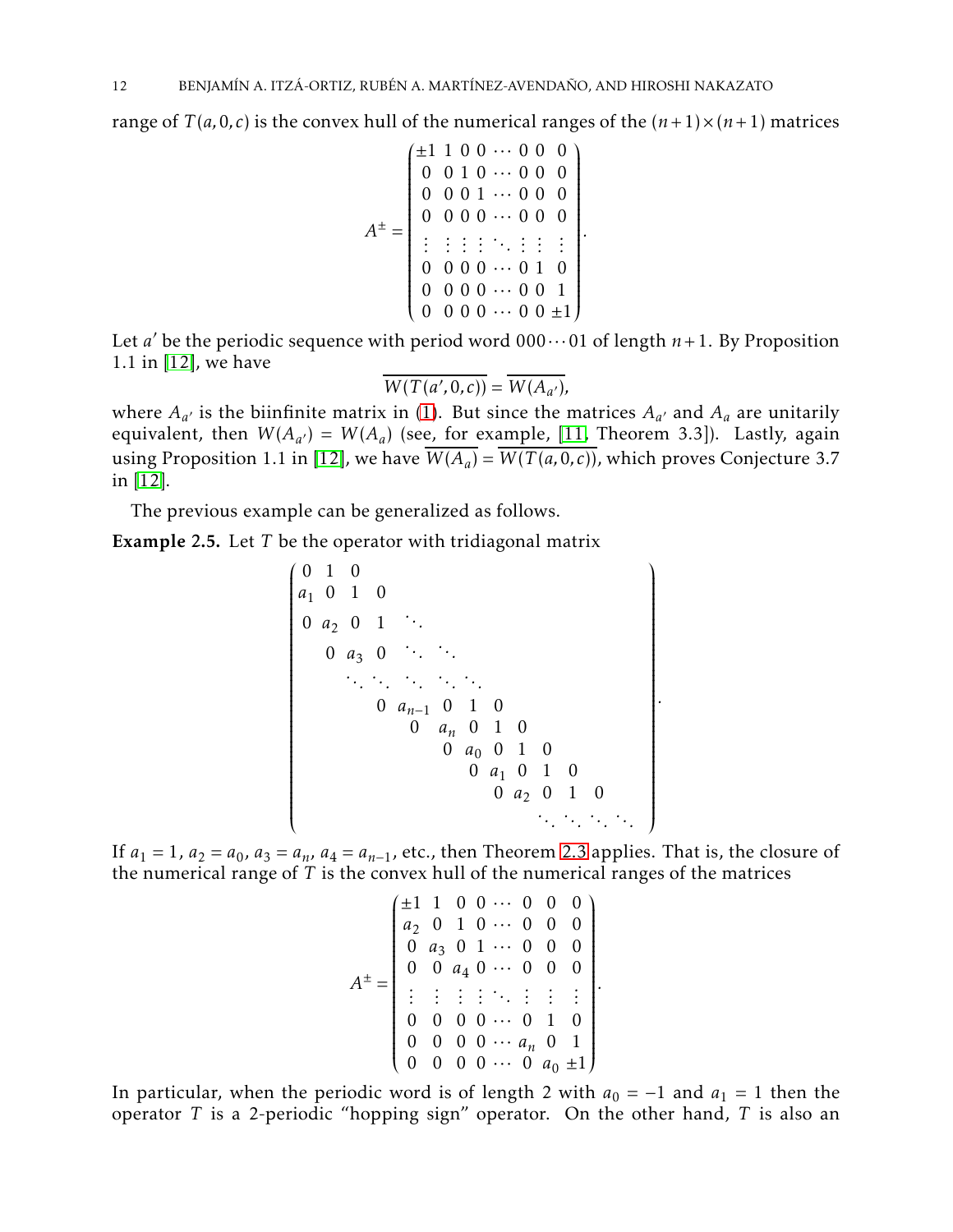operator of the form *A*(∞*,*−1) as defined in [\[6\]](#page-15-11). We have that the closure of the numerical range of this  $T$  is the convex hull of the numerical ranges of the matrices  $A^\pm$  =  $\left(\pm 1 \quad 1\right)$ −1 ±1 ! , that is, it is the convex hull of the sets  $W(A^+) = \{1 + yi: -1 \le y \le 1\}$  and  $W(A^-) = \{-1 +$ *yi* :  $-1 \le y \le 1$ , thus recovering Theorem 9 in [\[6\]](#page-15-11).

### 3. FURTHER SIMPLIFICATION, IF  $n + 1$  is odd

For the rest of this section, we assume that  $n+1$  is odd. In Theorem [2.3](#page-6-0) we have written the closure of the numerical range of *T* as the convex hull of the union of the numerical ranges of two matrices of size  $(n + 1) \times (n + 1)$ . Here we simplify this result replacing the matrices by matrices of sizes  $(\frac{n}{2} + 1) \times (\frac{n}{2})$  $\frac{n}{2}$  + 1). Assume that we have obtained the factorization we did in the proof of Theorem [2.3,](#page-6-0) specifically, we have obtained Equation [\(6\)](#page-9-0):

$$
P(t,x,y) = \det \begin{pmatrix} t+r_0 & r_1 & 0 & \dots & 0 & 0 & 0 \\ r_1 & t & r_2 & \dots & 0 & 0 & 0 \\ 0 & r_2 & t & \dots & 0 & 0 & 0 \\ \vdots & \vdots & \vdots & \ddots & \vdots & \vdots & \vdots \\ 0 & 0 & 0 & \dots & t & r_{\frac{n}{2}-1} & 0 \\ 0 & 0 & 0 & \dots & 0 & 2r_{\frac{n}{2}} & t \end{pmatrix} \det \begin{pmatrix} t-r_0 & r_1 & 0 & \dots & 0 & 0 & 0 \\ r_1 & t & r_2 & \dots & 0 & 0 & 0 \\ 0 & r_2 & t & \dots & 0 & 0 & 0 & 0 \\ \vdots & \vdots & \vdots & \ddots & \vdots & \vdots & \vdots \\ 0 & 0 & 0 & \dots & t & r_{\frac{n}{2}-2} & t & r_{\frac{n}{2}-1} \\ r_1 & t & r_2 & \dots & 0 & 0 & 0 \\ 0 & r_2 & t & \dots & 0 & 0 & 0 \\ \vdots & \vdots & \vdots & \ddots & \vdots & \vdots & \vdots \\ 0 & 0 & 0 & \dots & t & r_{\frac{n}{2}-1} & 0 \\ 0 & 0 & 0 & \dots & t & r_{\frac{n}{2}-1} & 0 \end{pmatrix} \det \begin{pmatrix} t-r_0 & r_1 & 0 & \dots & 0 & 0 & 0 \\ \vdots & \vdots & \ddots & \vdots & \vdots & \vdots & \vdots \\ r_1 & t & r_2 & \dots & 0 & 0 & 0 \\ r_1 & t & r_2 & \dots & 0 & 0 & 0 \\ 0 & r_2 & t & \dots & 0 & 0 & 0 \\ 0 & r_2 & t & \dots & 0 & 0 & 0 \\ 0 & 0 & 0 & \dots & t & r_{\frac{n}{2}-2} & 0 \\ 0 & 0 & 0 & \dots & t & r_{\frac{n}{2}-2} & t \end{pmatrix}.
$$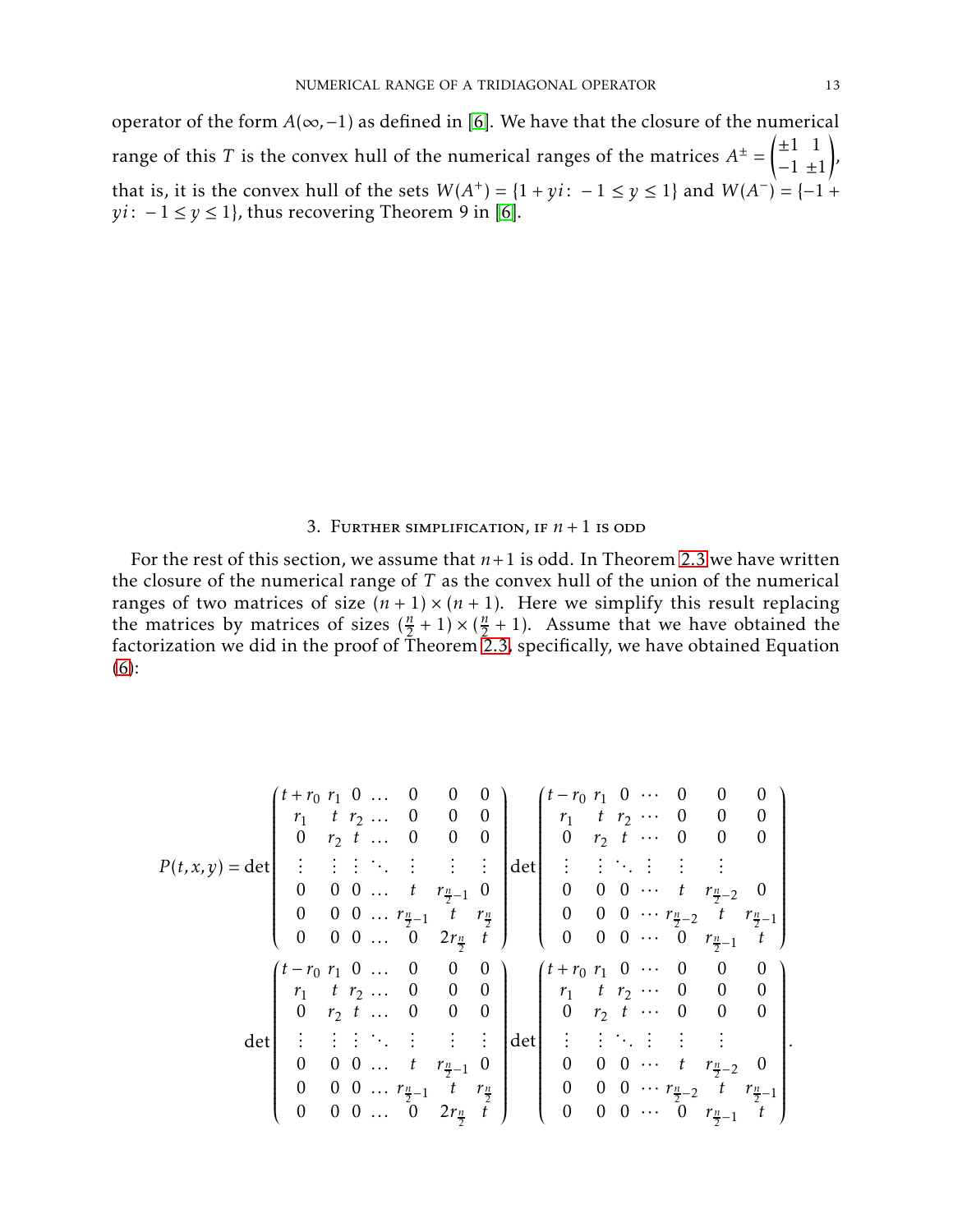Substituting back the values of  $\lambda_{i,j}$ , given in the proof of Theorem [2.3,](#page-6-0) it now follows that  $P(t, x, y)$  equals the product

$$
\det\begin{pmatrix} t+r_0 & \lambda_{2,3} & 0 & \dots & 0 & 0 & 0 & 0 \\ \lambda_{3,2} & t & \lambda_{3,4} & \dots & 0 & 0 & 0 & 0 \\ 0 & \lambda_{4,3} & t & \dots & 0 & 0 & 0 & 0 \\ \vdots & \vdots & \vdots & \ddots & \vdots & \vdots & \vdots & \vdots & \vdots \\ 0 & 0 & 0 & \dots & t & \lambda_{\frac{n}{2},\frac{n}{2}+1} & 0 \\ 0 & 0 & 0 & \dots & 0 & \sqrt{2}\lambda_{\frac{n}{2}+2,\frac{n}{2}+1} & t \end{pmatrix}\det\begin{pmatrix} t-r_0 & \lambda_{2,3} & 0 & \dots & 0 & 0 & 0 \\ \lambda_{3,2} & t & \lambda_{3,4} & \dots & 0 & 0 & 0 \\ \vdots & \vdots & \vdots & \ddots & \vdots & \vdots & \vdots \\ 0 & 0 & 0 & \dots & t & \lambda_{\frac{n}{2},\frac{n}{2}+1} & 0 \\ 0 & 0 & 0 & \dots & 0 & \lambda_{\frac{n}{2},\frac{n}{2}+1} & t \end{pmatrix}
$$
\n
$$
\det\begin{pmatrix} t-r_0 & \lambda_{2,3} & 0 & \dots & 0 & 0 & 0 \\ \vdots & \vdots & \vdots & \ddots & \vdots & \vdots & \vdots \\ \lambda_{3,2} & t & \lambda_{3,4} & \dots & 0 & 0 & 0 \\ 0 & \lambda_{4,3} & t & \dots & 0 & 0 & 0 \\ \vdots & \vdots & \vdots & \ddots & \vdots & \vdots & \vdots & \vdots & \vdots \\ 0 & 0 & 0 & \dots & t & \lambda_{\frac{n}{2},\frac{n}{2}+1} & 0 \\ 0 & 0 & 0 & \dots & t & \lambda_{\frac{n}{2},\frac{n}{2}+1} & 0 \end{pmatrix}\det\begin{pmatrix} t+r_0 & \lambda_{2,3} & 0 & \dots & 0 & 0 & 0 \\ \vdots & \vdots & \vdots & \ddots & \vdots & \vdots & \vdots \\ 0 & 0 & 0 & \dots & t & \lambda_{\frac{n}{2},\frac{n}{2}+1} & 0 \\ 0 & 0 & 0 & \dots & 0 & 0 & 0 \\ 0 & \lambda_{4,3} &
$$

$$
\begin{bmatrix}\n0 & 0 & 0 & \dots & t & \lambda_{\frac{n}{2},\frac{n}{2}+1} & 0 \\
0 & 0 & 0 & \dots & \lambda_{\frac{n}{2}+1,\frac{n}{2}} & t & \sqrt{2}\lambda_{\frac{n}{2}+1,\frac{n}{2}+2} \\
0 & 0 & 0 & \dots & 0 & \sqrt{2}\lambda_{\frac{n}{2}+2,\frac{n}{2}+1} & t\n\end{bmatrix}\n\begin{bmatrix}\n0 & 0 & 0 & \dots & t & \lambda_{\frac{n}{2},-\frac{n}{2}} & 0 \\
0 & 0 & 0 & \dots & \lambda_{\frac{n}{2},\frac{n}{2}-1} & t & \lambda_{\frac{n}{2},\frac{n}{2}+1} \\
0 & 0 & 0 & \dots & 0 & \lambda_{\frac{n}{2}+1,\frac{n}{2}} & t\n\end{bmatrix}
$$

*.*

Now, consider the  $(\frac{n}{2} + 1) \times (\frac{n}{2})$  $\frac{n}{2}$  + 1) matrices

$$
B^{\pm} = \begin{pmatrix} \pm a_1 & c_1 & 0 & 0 & \cdots & 0 & 0 & 0 \\ a_2 & 0 & c_2 & 0 & \cdots & 0 & 0 & 0 \\ 0 & a_3 & 0 & c_3 & \cdots & 0 & 0 & 0 \\ 0 & 0 & a_4 & 0 & \cdots & 0 & 0 & 0 \\ \vdots & \vdots & \vdots & \vdots & \ddots & \vdots & \vdots & \vdots \\ 0 & 0 & 0 & 0 & \cdots & 0 & c_{\frac{n}{2}-1} & 0 \\ 0 & 0 & 0 & 0 & \cdots & a_{\frac{n}{2}} & 0 & \sqrt{2}c_{\frac{n}{2}} \\ 0 & 0 & 0 & 0 & \cdots & 0 & \sqrt{2}a_{\frac{n}{2}+1} & 0 \end{pmatrix}
$$

and its  $\frac{n}{2} \times \frac{n}{2}$  $\frac{n}{2}$  submatrices

$$
B_1^{\pm} = \begin{pmatrix} \pm a_1 & c_1 & 0 & 0 & \cdots & 0 & 0 \\ a_2 & 0 & c_2 & 0 & \cdots & 0 & 0 \\ 0 & a_3 & 0 & c_3 & \cdots & 0 & 0 \\ 0 & 0 & a_4 & 0 & \cdots & 0 & 0 \\ \vdots & \vdots & \vdots & \vdots & \ddots & \vdots & \vdots \\ 0 & 0 & 0 & 0 & \cdots & 0 & c_{\frac{n}{2}-1} \\ 0 & 0 & 0 & 0 & \cdots & a_{\frac{n}{2}} & 0 \end{pmatrix}
$$

Given the factorization above, it is then straightforward to check that

$$
P(t, x, y) = F_{B^+}(t, x, y) \cdot F_{B_1^-}(t, x, y) \cdot F_{B^-}(t, x, y) \cdot F_{B_1^+}(t, x, y),
$$

and hence, the numerical range of the tridiagonal operator *T* is the convex hull of the numerical ranges of the four matrices  $B^+$ ,  $B^-$ ,  $B_1^+$  $_1^+$ , and  $B_1^-$ . But, since the matrices  $B_1^{\pm}$ are submatrices of  $B^\pm$ , the closure of the numerical range of  $T$  is the convex hull of the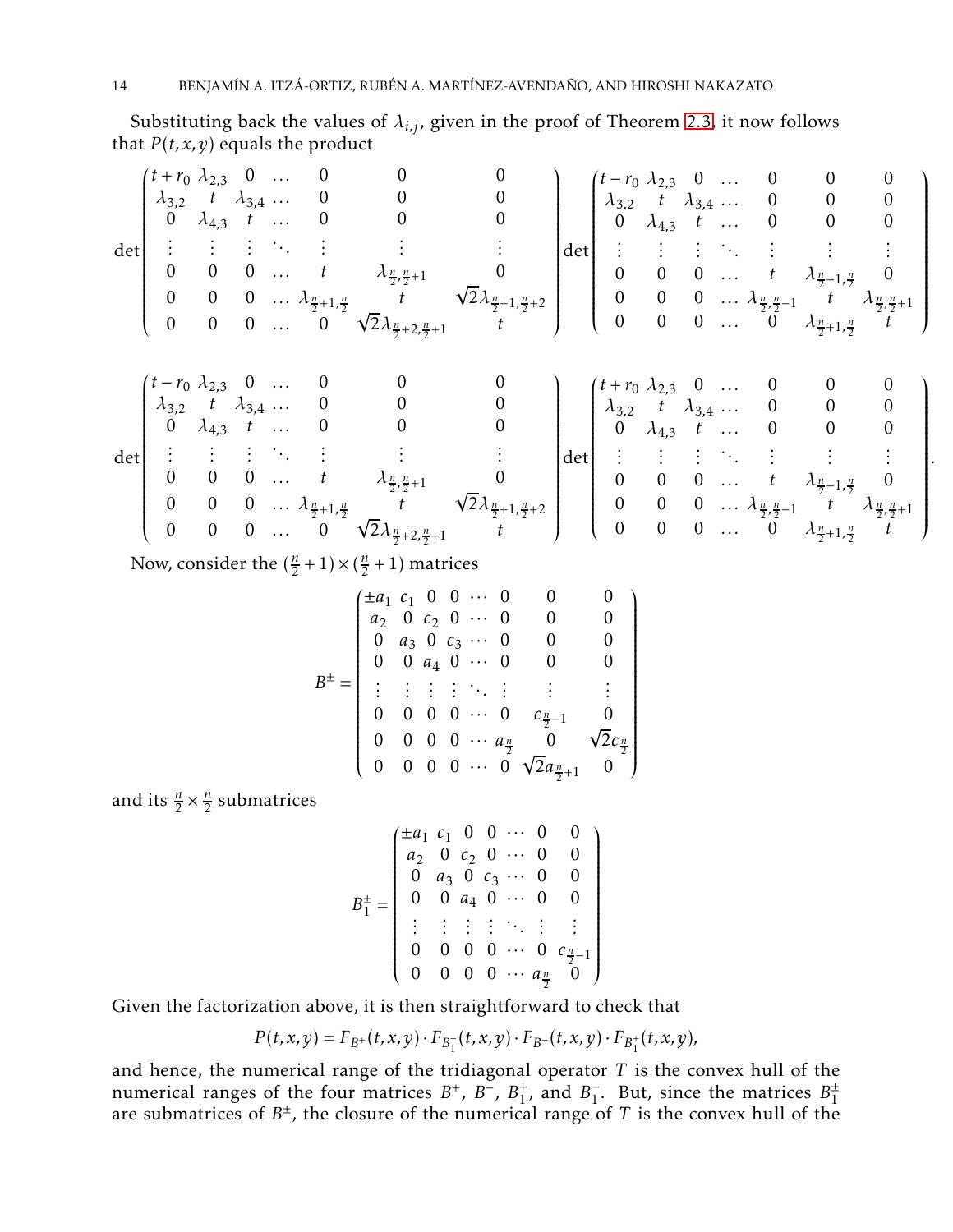numerical ranges of the two matrices  $B^{\pm}$ , which are of size  $(\frac{n}{2}+1) \times (\frac{n}{2})$  $\frac{n}{2}+1$ ). We have proved the following corollary.

Corollary 3.1. For  $n \in \mathbb{N}$ , with  $n+1$  odd, let *a* and *c* be  $n+1$ -periodic infinite sequences in  $\mathbb{R}^{N_0}$ . Let  $a_0a_1a_2\cdots a_n$  and  $c_0c_1c_2\cdots c_n$  be the period words of *a* and *c*, respectively. Suppose that

$$
c_0 = a_1, \quad |c_1 + a_2| = |c_n + a_0|, \quad |c_1 - a_2| = |c_n - a_0|,
$$
  

$$
|c_j + a_{j+1}| = |c_{n-j+1} + a_{n-j+2}|, \quad \text{and} \quad |c_j - a_{j+1}| = |c_{n-j+1} - a_{n-j+2}|,
$$

for all  $j = 2, 3, \dots \frac{n}{2}$  $\frac{n}{2}$ . Then

$$
\overline{W(T(a,0,c))} = \text{conv}\,(W(B^+) \cup W(B^-)),
$$

where  $B^{\pm}$  are the  $(\frac{n}{2} + 1) \times (\frac{n}{2})$  $\frac{n}{2}$  + 1) matrices

$$
B^{\pm} = \begin{pmatrix} \pm a_1 & c_1 & 0 & 0 & \cdots & 0 & 0 & 0 \\ a_2 & 0 & c_2 & 0 & \cdots & 0 & 0 & 0 \\ 0 & a_3 & 0 & c_3 & \cdots & 0 & 0 & 0 \\ 0 & 0 & a_4 & 0 & \cdots & 0 & 0 & 0 \\ \vdots & \vdots & \vdots & \vdots & \ddots & \vdots & \vdots & \vdots \\ 0 & 0 & 0 & 0 & \cdots & 0 & c_{\frac{n}{2}-1} & 0 \\ 0 & 0 & 0 & 0 & \cdots & a_{\frac{n}{2}} & 0 & \sqrt{2}c_{\frac{n}{2}} \\ 0 & 0 & 0 & 0 & \cdots & 0 & \sqrt{2}a_{\frac{n}{2}+1} & 0 \end{pmatrix}
$$

*.*

*.*

We illustrate this with an example.

**Example 3.2.** Let *a* be the periodic sequence  $(0,1,0,0,\ldots,0)$  of length  $n+1$  odd and let *c* be the periodic sequence  $(1,1,1,1,\ldots,1)$  of length  $n+1$ . Then, the closure of the numerical range of *T*(*a*, 0, *c*) is the convex hull of the numerical ranges of the  $(\frac{n}{2} + 1) \times (\frac{n}{2})$  $\frac{n}{2}+1$ ) matrices

$$
B^{\pm} = \begin{pmatrix} \pm 1 & 1 & 0 & 0 & \cdots & 0 & 0 & 0 \\ 0 & 0 & 1 & 0 & \cdots & 0 & 0 & 0 \\ 0 & 0 & 0 & 1 & \cdots & 0 & 0 & 0 \\ 0 & 0 & 0 & 0 & \cdots & 0 & 0 & 0 \\ \vdots & \vdots & \vdots & \vdots & \ddots & \vdots & \vdots & \vdots \\ 0 & 0 & 0 & 0 & \cdots & 0 & 1 & 0 \\ 0 & 0 & 0 & 0 & \cdots & 0 & 0 & \sqrt{2} \\ 0 & 0 & 0 & 0 & \cdots & 0 & 0 & 0 \end{pmatrix}
$$

Observe that if  $n = 2$ , then  $B^{\pm} =$  $\begin{pmatrix} \pm 1 & \sqrt{2} \\ 0 & 0 \end{pmatrix}$ . This is the case  $n+1 = 3$  in Conjecture 3.7 in [\[12\]](#page-15-6) and illustrates the reason why the numerical range of  $W(T(a,0,c))$  is the convex hull of two ellipses, as shown in Figure 2 in [\[12\]](#page-15-6).

#### **REFERENCES**

- <span id="page-14-1"></span><span id="page-14-0"></span>[1] A. C. Aitken. Determinants and Matrices. Third Edition. Oliver and Boyd, Edinburgh, 1944.
- [2] N. Bebiano, J. da Providência, and A. Nata. The numerical range of banded periodic Toeplitz operators. *J. Math. Anal. Appl.*, 398:189–197, 2013.
- [3] S.N. Chandler-Wilde, R. Chonchaiya, and M. Lindner. Eigenvalue problem meets Sierpinski triangle: computing the spectrum of a non-self-adjoint random operator. *Oper. Matrices*, 5:633–648, 2011.